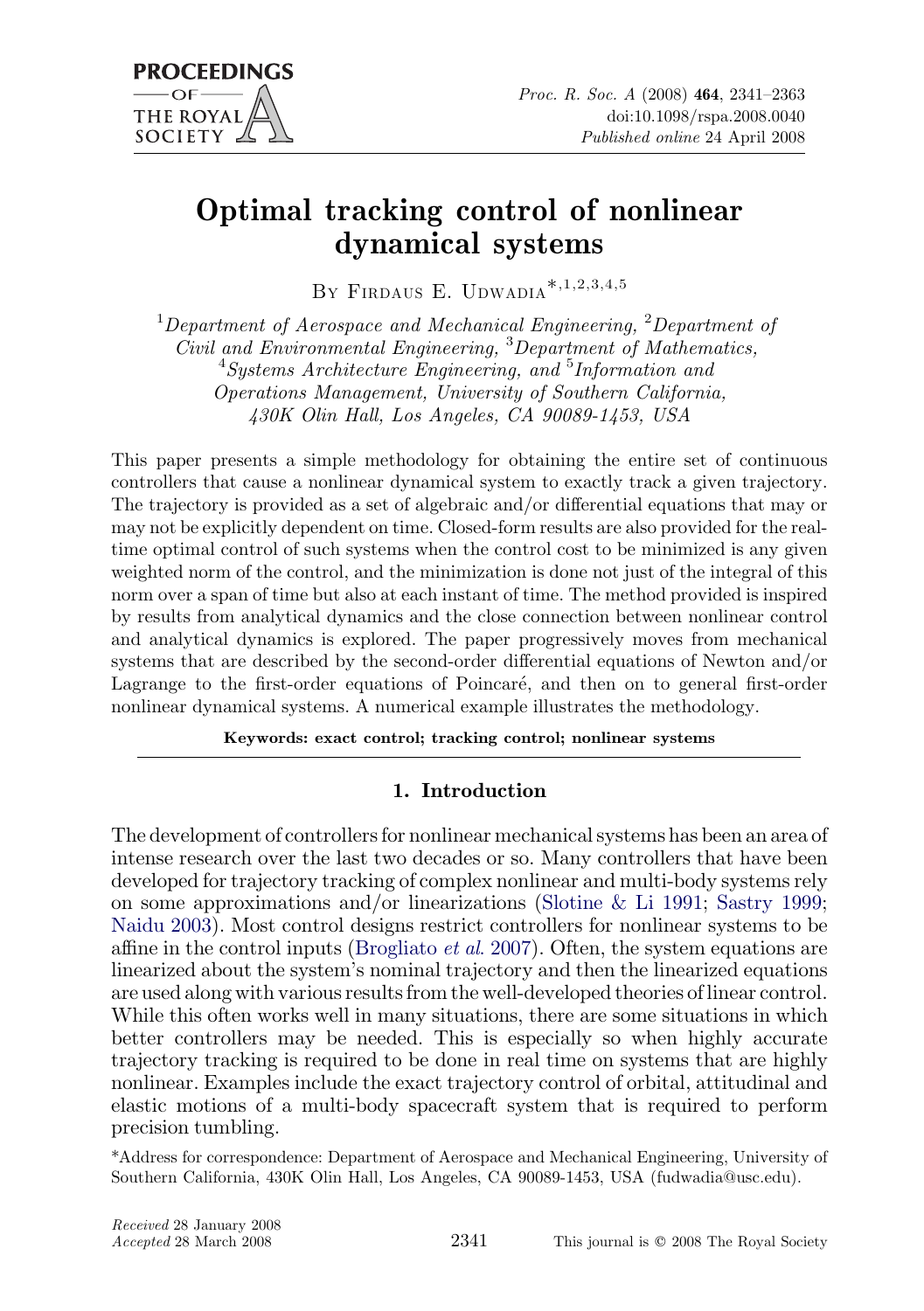To place this paper within the context of the enormous literature that has been generated in the area of tracking control of nonlinear systems and to highlight what is new in it, we provide a brief review of the methods that have been developed so far and that have been applied to numerous areas of application ranging from chemical process control to robotics. [Brogliato](#page-21-0) et al. [\(2007\)](#page-21-0) provide an exhaustive review of the methods that have been developed to date for the tracking control of systems along with over 500 references. They point out that methods developed to date rely heavily on PID-type control and, most often, a linear feedback is provided to track a given trajectory. Chaou  $\&$ [Chang \(2004\)](#page-22-0) also provide recent developments on trajectory tracking and deal with the same basic theme (linear feedback) along with numerous applications. The optimality criterion considered in the literature to date is the minimization of the control cost integrated over a suitable span of time. In the robotics literature ([Brogliato](#page-21-0) et al. 2007), trajectory tracking using inverse dynamics and model reference control has been used for some time now, and the methods developed therein can be seen as particular subclasses of the formulation discussed in the present work. Nonlinear control methods using controlled Lagrangian and Hamiltonians have also been explored along with passivity theory [\(Brockett 1977\)](#page-21-0). These methods limit the structure of the control for a mechanical system to be a nonlinear function of its generalized displacement and they usually do not address the issue of control optimality. No such assumptions are made in this paper. Trajectory tracking in the adaptive control context (which is not the subject of this paper) has also been explored together with specific parametrizations to guarantee linearity in the unknown parameters of a system ([Sadegh 1990](#page-22-0)). Thus, the methods used to date primarily rely on linearizations and/or PID-type control, and they posit assumptions on the structure of the control effort.

By contrast, this paper takes a widely different approach that is based on recent results from analytical dynamics. Here the complete nonlinear problem is addressed with no assumptions on the type of controller that is to be used, except that it be continuous. In particular, we do not posit that the control is affine in the inputs, we do not use linearized equations of motion about the desired trajectory, nor do we assume any 'feedback structure' to the nonlinear control effort. Furthermore, the optimality criterion used is the minimization of the control cost at each instant of time. As far as is known, the results provided here yield new and explicit methods for the control of highly nonlinear systems. Moreover, we provide for the first time the entire class of nonlinear Lipschitzcontinuous (LC) controllers that would track the desired trajectory of the system, and we identify from among these controllers the one that minimizes, at each instant of time, a specified weighted norm of the control effort.

Since we illustrate the power of the technique developed herein to ensure the tracking of a Rossler chaotic system by another Lorenz chaotic system, it is appropriate to indicate the state of the art in synchronization of nonlinear chaotic systems. Nearly all the work that has been done to date on the synchronization of chaotic systems deals with synchronization of identical chaotic oscillators that start from different initial conditions. This synchronization is performed by linear feedback between one or more of the phase states of the system (see [Chen 2002](#page-22-0); Lei et al[. 2005](#page-22-0)). A recent monograph (with 350 references) points this out in detail [\(Boccaletti](#page-21-0) et al. 2002). It is only very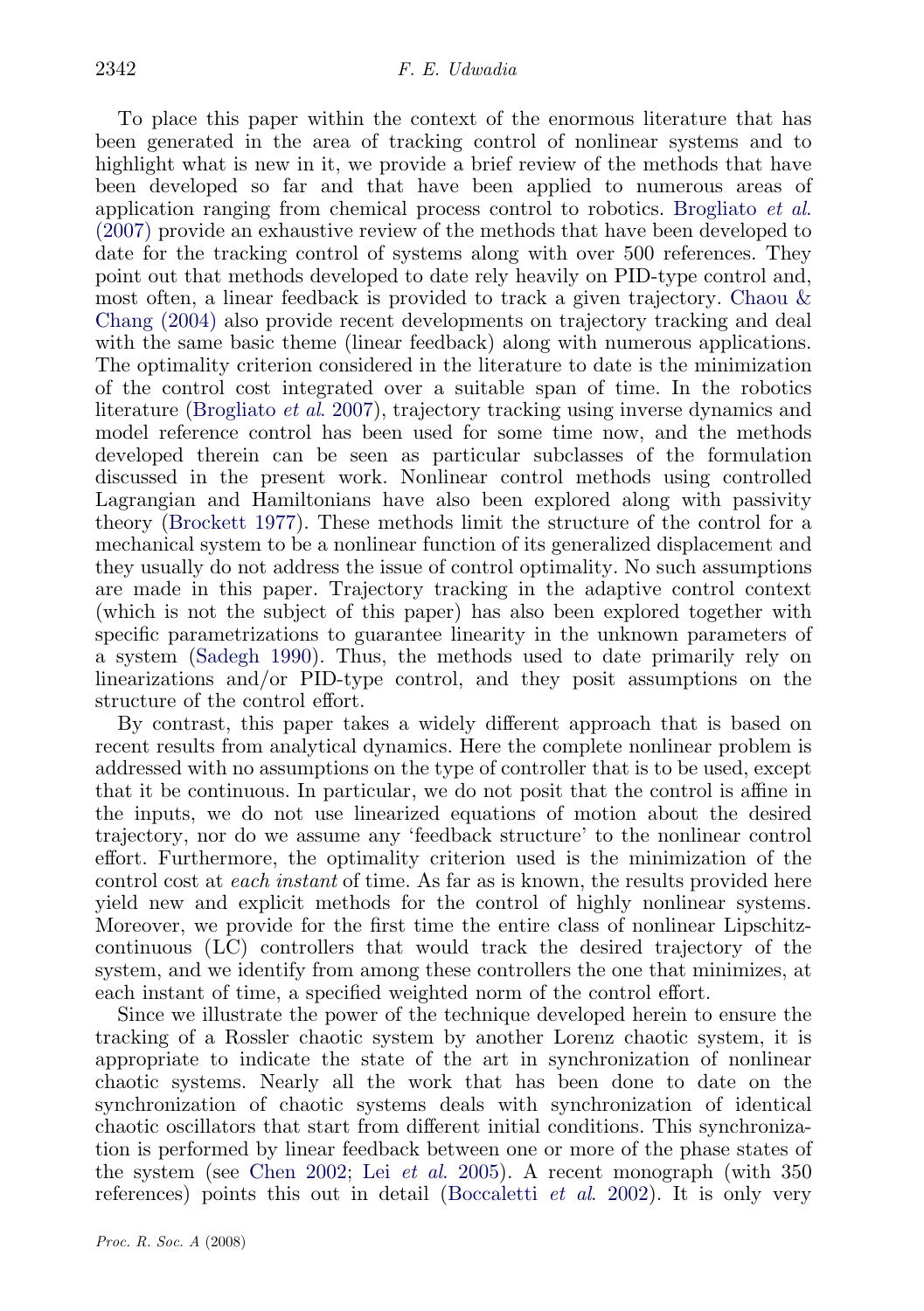recently that the synchronization between two non-identical, low-dimensional chaotic systems has begun to be investigated ([Boccaletti](#page-21-0) et al. 2002). One of the few papers on this is by [Pyras \(1996\)](#page-22-0), which uses linear feedback. [Rulkov](#page-22-0) et al. [\(1995\)](#page-22-0) showed that this type of synchronization could exist. Such synchronization studies have resulted in the so-called imperfect phase synchronization ([Zaks](#page-22-0) et al[. 1999\)](#page-22-0) in which the systems get ultimately de-synchronized by having intermittent phase slips, and lag synchronization ([Rosenblum](#page-22-0) et al. 1997) which results in a time lag between the synchronized systems. Linear feedback has been used in all these studies, with the aim of synchronizing all the states of one chaotic system with those of the other. In our example we use non-identical chaotic systems. Our methodology does not assume any a priori structure on the control for the synchronization; no restrictions on the chaotic systems being of low dimensionality is required; as illustrated in the example, we can opt to synchronize (at will) one or more of the phase space variables; and, we can obtain the entire set of controllers in closed form that would do the job. Finally, among all these controllers, in the example we show that we can explicitly provide the controller that synchronizes and minimizes a weighted norm of the control effort at each instant of time.

We begin by reformulating the trajectory control problem as a problem of constrained motion in the Lagrangian framework and use the underlying inspiration with which constrained motion in analytical dynamics is orchestrated by Nature ([Udwadia & Kalaba 2002\)](#page-22-0). We then expand and further develop this view by first considering mechanical systems described by first-order Poincare´ equations and then general nonlinear systems. Closed-form expressions for all the continuous controllers required for trajectory tracking for nonlinear systems that do not make approximations, either in describing the nonlinear system or in the nature of the nonlinear controller employed, are obtained. Such closed-form results appear to be new. Furthermore, no approximations or linearizations are made here with respect to the trajectory that is being tracked, which may be described in terms of nonlinear algebraic equations, nonlinear differential equations or a combination thereof; these descriptions could explicitly involve time also. Moreover, the approach arrives not just at one nonlinear controller for controlling a given nonlinear system, but also at the entire set of continuous controllers that would cause a given set of trajectory descriptions to be exactly satisfied. Furthermore, we show that when the cost function is the weighted norm of the generalized control input, its minimization can be done to yield the optimal controller that minimizes not just the integrated cost over a span of time, but also the cost at each instant of time. Explicit closed-form expressions for the optimal control are obtained.

Section 2a of this paper begins with mechanical systems described by the second-order differential equations of the Newtonian and/or Lagrangian mechanics. Section  $2b$  deals with Poincaré's first-order differential equations that describe the motion of mechanical systems; this takes us a step further towards general first-order nonlinear dynamical systems. Section 3 deals with the close connection that the set of controllers developed in §2 have with the way Nature seems to orchestrate the control of mechanical systems subjected to trajectory requirements (constraints). The development of such controllers and their close correspondence with (i) Gauss's principle of least constraint and (ii) the recently developed equations of motions for non-ideal constraints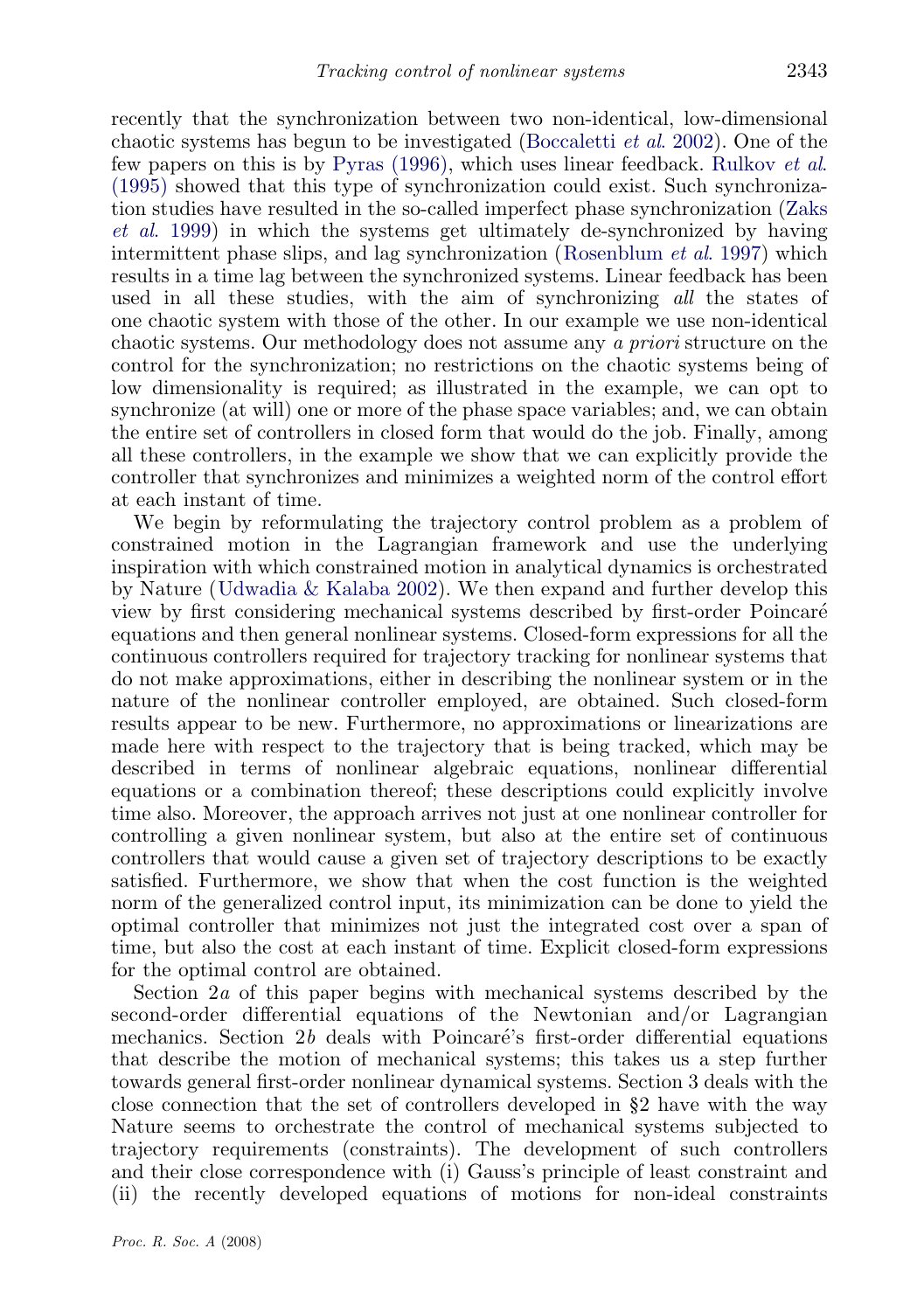are provided. Lessons from the way Nature seems to control mechanical systems are adduced. Section 4 deals with the exact control of general dynamical systems described by a set of nonlinear, non-autonomous ordinary differential equations. Section 5 deals with a numerical example that demonstrates the closed-form development of the control required to be applied to a nonlinear chaotic dynamical system so that it tracks the motions of another different nonlinear chaotic system. Section 6 concludes the paper with some remarks and observations.

## 2. Development of the entire set of controllers that cause a mechanical system to track a given trajectory

## (a ) Lagrangian and Newtonian descriptions

Consider an unconstrained nonlinear mechanical system described by the secondorder differential equation of motion

$$
M(q, t)\ddot{q} = Q(q, \dot{q}, t), \qquad q(0) = q_0, \quad \dot{q}(0) = \dot{q}_0,
$$
\n(2.1)

where  $q(t)$  is the n-vector (n by 1 vector) of generalized coordinates; the dots indicate differentiation with respect to time; and the matrix  $M(q, t)$  is a positivedefinite n by n matrix. Equation  $(2.1)$  can be obtained using either Newtonian or Lagrangian mechanics ([Lagrange 1811;](#page-22-0) [Hamel 1949;](#page-22-0) [Goldstein 1976](#page-22-0)). The n-vector  $Q$  on the r.h.s. of equation  $(2.1)$  is a 'known' vector in the sense that it is a known function of its arguments. By 'unconstrained' we mean that the components of the initial velocity  $\dot{q}_0$  of the system can be independently assigned.

We next require that this mechanical system be controlled so that it tracks a trajectory that is described by the following consistent set of  $m$  equations:

$$
\phi_i(q, t) = 0, \qquad i = 1, ..., h \tag{2.2}
$$

and

$$
\psi_i(q, \dot{q}, t) = 0, \qquad i = h + 1, ..., m.
$$
\n(2.3)

We shall assume that the mechanical system's initial conditions are such as to satisfy these relations at the initial time. The latter set of equations, which are non-integrable, is non-holonomic ([Hamel 1949\)](#page-22-0).

In order to control the system so that it exactly tracks the required trajectory—i.e. satisfies equations (2.2) and (2.3)—we apply an appropriate control *n*-vector  $Q^{c}(q, \dot{q}, t)$ , so that the equation of motion of the controlled system becomes

$$
M(q, t)\ddot{q} = Q(q, \dot{q}, t) + Q^{c}(q, q, t), \quad q(0) = q_{0}, \quad \dot{q}(0) = \dot{q}_{0}, \tag{2.4}
$$

where now the components of the *n*-vectors  $q_0$  and  $\dot{q}_0$  satisfy equations (2.2) and  $(2.3)$  at the initial time,  $t=0$ . Throughout this paper, we shall, for brevity, drop the arguments of the various quantities, unless needed for clarity.

We begin by expressing equation  $(2.4)$  in terms of the weighted accelerations of the system. For any positive-definite n by n matrix  $N(q, t)$ , we define the matrix

$$
G(q,t) := [N^{1/2}(q,t)M(q,t)]^{-1} = M^{-1}(q,t)N^{-1/2}(q,t),
$$
\n(2.5)

Proc. R. Soc. A (2008)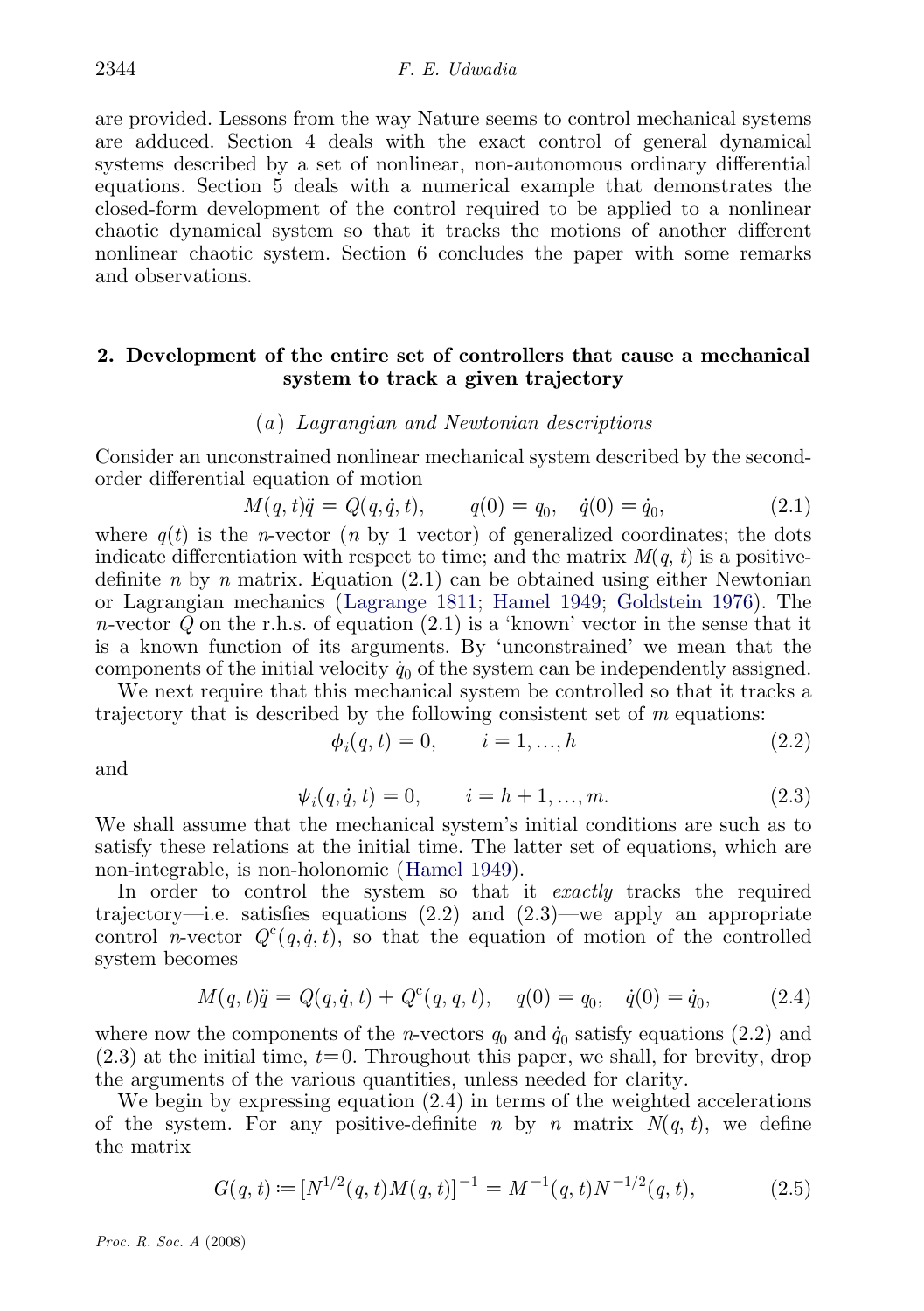and pre-multiplying equation (2.4) by  $N^{1/2}$  (q, t), the 'scaled' equation, which we denote using the subscript 's', is obtained as

$$
\ddot{q}_s = a_s + \ddot{q}_s^c,\tag{2.6}
$$

where

$$
\ddot{q}_s := G^{-1}\ddot{q},\tag{2.7}
$$

$$
a_{s} := G^{-1}a = (N^{1/2}M)(M^{-1}Q) = N^{1/2}Q
$$
\n(2.8)

and

$$
\ddot{q}_s^c := G^{-1}\ddot{q}^c = (N^{1/2}M)(M^{-1}Q^c) = N^{1/2}Q^c.
$$
\n(2.9)

In equation (2.8), we denote the acceleration of the uncontrolled system by  $a(q, \dot{q}, t) = M^{-1}(q, t) Q(q, \dot{q}, t)$ . In equation (2.9),  $\ddot{q}^c(q, \dot{q}, t) = M^{-1}(q, t) Q^c(q, \dot{q}, t)$ can be viewed as the deviation of the acceleration of the controlled system from that of the uncontrolled system. We now differentiate equation (2.2) twice with respect to time  $t$ , and equation  $(2.3)$  once with respect to time, giving the set of equations

$$
A(q, \dot{q}, t)\ddot{q} = b(q, \dot{q}, t), \qquad (2.10)
$$

where A is an m by n matrix of rank k and b is an m-vector. Noting equation  $(2.7)$ , equation  $(2.10)$  can be further expressed as

$$
B_{\rm s}(q, \dot{q}, t)\ddot{q}_{\rm s} = b(q, \dot{q}, t), \qquad (2.11)
$$

where  $B_s(q,\dot{q},t) \coloneqq A(q,\dot{q},t)G(q,t)$ . We now express the *n*-vector  $\ddot{q}_s$  in terms of its orthogonal projections on the range space of  $\overline{B}_s^T$  and the null space of  $B_s$ , so that

$$
\ddot{q}_s = B_s^+ B_s \ddot{q}_s + (I - B_s^+ B_s) \ddot{q}_s. \tag{2.12}
$$

In equation (2.12), the matrix  $X^+$  denotes the Moore–Penrose (MP) generalized inverse of the matrix  $X$  ([Moore 1910](#page-22-0); [Penrose 1955](#page-22-0)). It should be noted that equation (2.12) is a general identity that is always valid since it arises from the orthogonal partition of the identity matrix  $I = B_s^+ B_s + (I - B_s^+ B_s)$ . Using equation  $(2.11)$  in the first member on the r.h.s. of equation  $(2.12)$ , and equation  $(2.6)$  to replace  $\ddot{q}_s$  in the second member, we get

$$
\ddot{q}_s = B_s^+ b + (I - B_s^+ B_s)(a_s + \ddot{q}_s^c),\tag{2.13}
$$

which, owing to equation (2.6), yields

$$
B_{\rm s}^+ B_{\rm s} \ddot{q}_{\rm s}^{\rm c} = B_{\rm s}^+ (b - B_{\rm s} a_{\rm s}). \tag{2.14}
$$

But the general solution of the linear set of equations (2.14) is given by [\(Graybill 2001\)](#page-22-0)

$$
\ddot{q}_s^c = (B_s^+ B_s)^+ B_s^+ (b - B_s a_s) + [I - (B_s^+ B_s)^+ (B_s^+ B_s)] z
$$
  
=  $B_s^+ (b - B_s a_s) + (I - B_s^+ B_s) z,$  (2.15)

where the *n*-vector  $z(q,\dot{q},t)$  is any arbitrary *n*-vector. In the second equality above, we have used the property that  $(B_s^+B_s)^+ = B_s^+B_s$  in the two members on the r.h.s., along with the second MP-inverse property that  $B_s^+B_sB_s^+ = B_s^+$ . Using equation (2.9), the explicit control force that exactly tracks the trajectory by exactly satisfying the given relations (2.2) and (2.3) is then explicitly given by

$$
Q^{\rm c} = N^{-1/2} \ddot{q}_{\rm s}^{\rm c} = N^{-1/2} B_{\rm s}^+(b - B_{\rm s} a_{\rm s}) + N^{-1/2} (I - B_{\rm s}^+ B_{\rm s}) z, \tag{2.16}
$$

Proc. R. Soc. A (2008)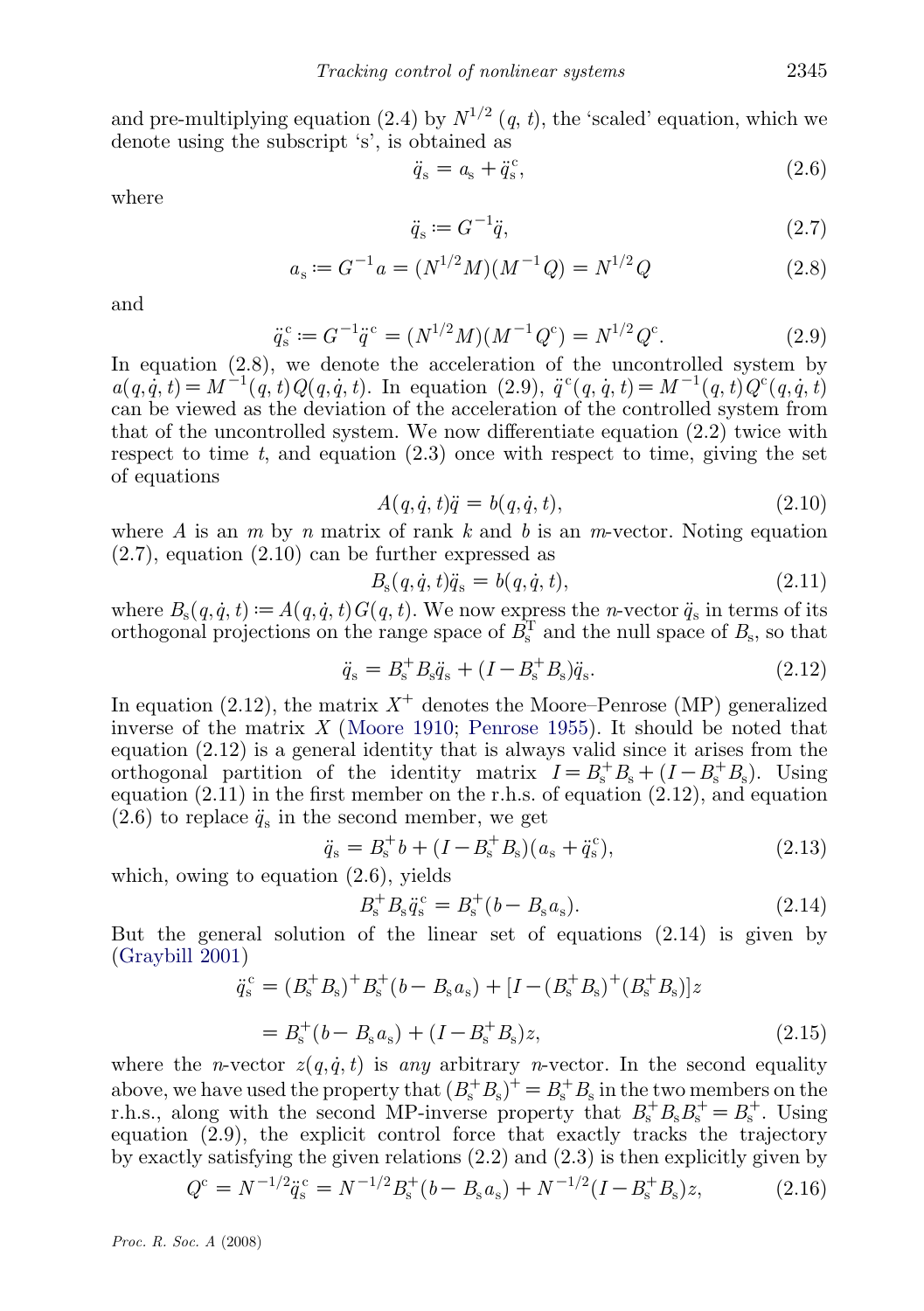where  $B_s(q,\dot{q},t) \coloneqq A(q,\dot{q},t)G(q,t)$ . We may take  $z(q,\dot{q},t)$  to be  $C^1$  (or, more generally, Lipschitz continuous (LC)) to ensure a unique solution to the system of equations (2.4). We hence have the following result.

Result 2.1. Consider the mechanical system, which is described by the Lagrange (or Newtonian) equations of motion

$$
M(q, t)\ddot{q} = Q(q, \dot{q}, t),\tag{2.17}
$$

where M is an n by n positive-definite matrix and q is an n-vector. The system is required to exactly track the trajectory described by the equations

$$
\phi_i(q, t) = 0, \qquad i = 1, ..., h \tag{2.18}
$$

and

$$
\psi_i(q, \dot{q}, t) = 0, \qquad i = h + 1, ..., m.
$$
\n(2.19)

The controlled system is described by the relation

$$
M(q, t)\ddot{q} = Q(q, \dot{q}, t) + Q^{c}(q, \dot{q}, t),
$$
\n(2.20)

where  $Q^c$  is the control.

Assuming that the initial conditions of the mechanical system satisfy these trajectory requirements, the set of all possible controls  $Q^c(q, \dot{q}, t)$  (or controllers) that causes the controlled system (2.20) to exactly track the required trajectory is explicitly given by

$$
Q^c = N^{-1/2} B_s^+(b - B_s a_s) + N^{-1/2} (I - B_s^+ B_s) z,
$$
\n(2.21)

where  $z(q, \dot{q}, t)$  is any arbitrary n-vector whose components are continuously differentiable—or LC—functions of its arguments;  $N(q, t)$  is any arbitrary n by n positive-definite matrix  $a_s = N^{1/2} Q; B_s(q, \dot{q}, t) = A(q, \dot{q}, t) [N^{1/2}(q, t)M(q, t)]^{-1}$  is an m by n matrix;  $A(q,\dot{q},t)$  is an m by n matrix of rank k, and  $b(q,\dot{q},t)$  is the  $m$ -vector defined in equation  $(2.10)$ .

We can abbreviate the two components of the control vector  $Q^c(q, \dot{q}, t)$  given in equation (2.21) as

$$
Q^{c}(q, \dot{q}, t) = Q_{1}^{c}(q, \dot{q}, t) + Q_{2}^{c}(q, \dot{q}, t), \qquad (2.22)
$$

where

$$
Q_1^c(q, \dot{q}, t) := N^{-1/2} B_s^+(b - B_s a_s), \qquad (2.23)
$$

and

$$
Q_2^c(q, \dot{q}, t) := N^{-1/2} (I - B_s^+ B_s) z.
$$
 (2.24)

**Corollary 2.2.** Relation  $(2.23)$  can also be given as

$$
Q_1^c = N^{-1/2} (AM^{-1}N^{-1/2})^+(b - Aa). \tag{2.25}
$$

*Proof.* Using the relation  $B_s = AG = AM^{-1}N^{-1/2}$  and equation (2.8), we have  $B_s a_s = AGG^{-1} a = A a$ , where  $a(q, \dot{q}, t) = M^{-1}(q, \dot{q}, t) Q(q, \dot{q}, t)$  is the acceleration of the uncontrolled system. The result then follows.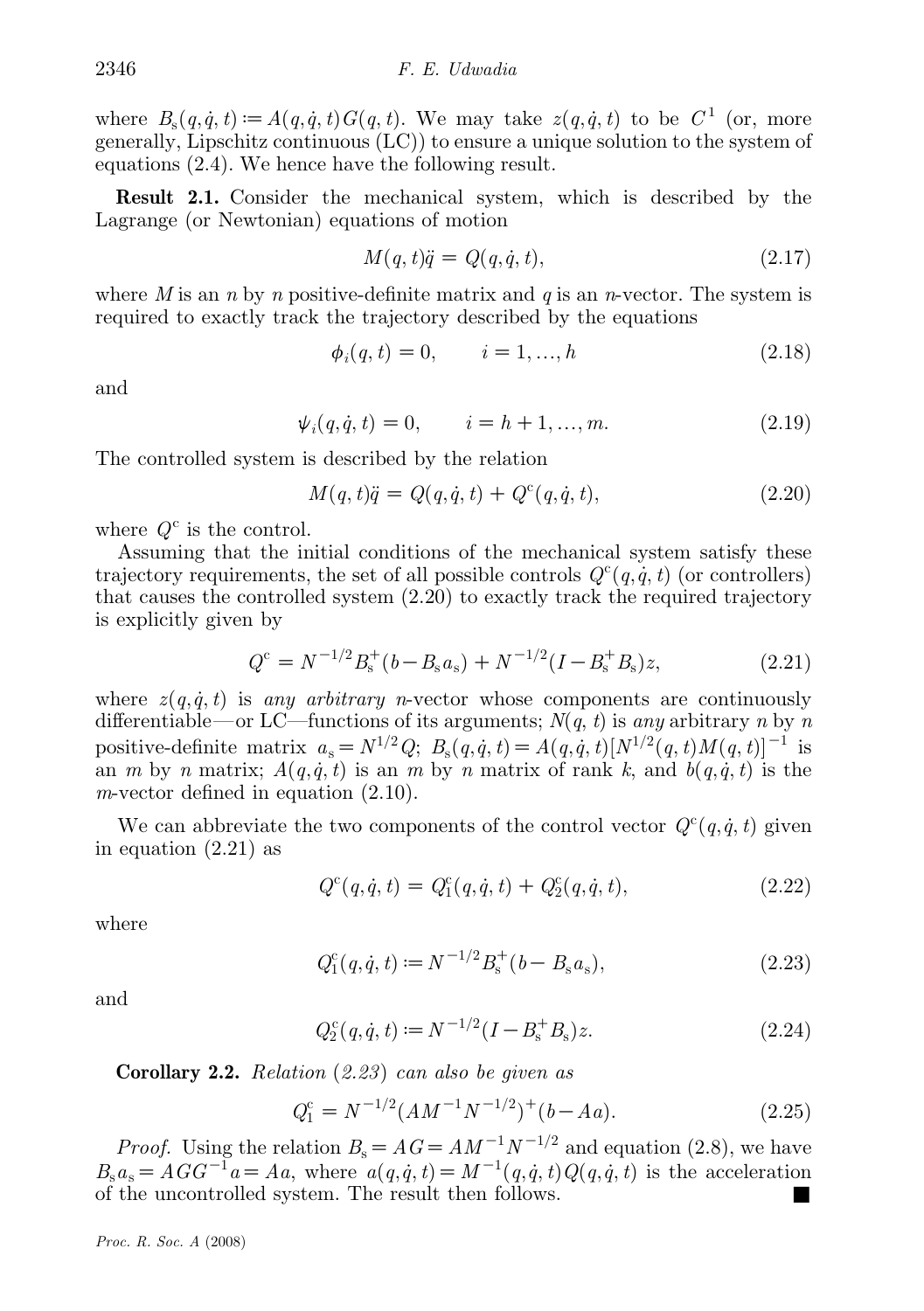Remark 2.3. Owing to the generality of the decomposition (2.13), relation  $(2.21)$  (alternatively, relations  $(2.22)$ – $(2.24)$ ) provides the *entire set* of continuous tracking controllers that cause the system to track the trajectory described by equations (2.18) and (2.19).

Remark 2.4. The explicit closed-form tracking control obtained in equation (2.21), which causes the system to exactly track the given trajectory described by equations  $(2.18)$  and  $(2.19)$ , does not contain any Lagrange multipliers, nor does our derivation invoke the notion of a Lagrange multiplier.

We shall next show the following, somewhat remarkable, result.

Result 2.5. We again consider the mechanical system described by the nonlinear Lagrange or Newtonian equation (2.17), which needs to be controlled through the addition of a control, *n*-vector  $Q^{c}(q, \dot{q}, t)$ , so that the trajectory described by equations  $(2.18)$  and  $(2.19)$  is exactly tracked. Assuming that the system satisfies the trajectory requirements initially, the optimal controller that causes the system to

- (i) exactly track the required trajectory and
- (ii) minimize at *each instant* of time  $t$ , the cost

$$
J(t) = [Q^{c}(q, \dot{q}, t)]^{T} N(q, t) Q^{c}(q, \dot{q}, t), \qquad (2.26)
$$

for a given n by n positive-definite matrix N, is explicitly provided by

$$
Q^{c}(q, \dot{q}, t) = N^{-1/2} B_{s}^{+}(b - B_{s} a_{s}) = N^{-1/2} B_{s}^{+}(b - A a), \qquad (2.27)
$$

where  $B_s$ , b and  $a_s$  are as defined before.

Proof. Let us define the vector

$$
r(t) := N^{1/2} Q^c.
$$
 (2.28)

We note that by equation  $(2.26)$ ,

$$
J(t) = [Q^{c}(q, q, t)]^{T} N(q, t) Q^{c}(q, q, t) = ||r(t)||^{2}.
$$
 (2.29)

Then in view of equation (2.20), equation (2.28) can be rewritten as

$$
r(t) := N^{1/2}(M\ddot{q} - Q),
$$
\n(2.30)

so that we obtain, using equation (2.8),

$$
\ddot{q} = [N^{1/2}M]^{-1}(r + N^{1/2}Q) = G(r + a_{\rm s}).
$$
\n(2.31)

We assume that at the initial time the values of  $q_0$  and  $\dot{q}_0$  satisfy the trajectory requirements, and upon differentiating equations (2.18) and (2.19) we have, as before,

$$
A\ddot{q} = b.\t(2.32)
$$

Using relation (2.31) and denoting  $B_s = AG$ , equation (2.32) becomes

$$
B_{\rm s}r = b - B_{\rm s}a_{\rm s}.\tag{2.33}
$$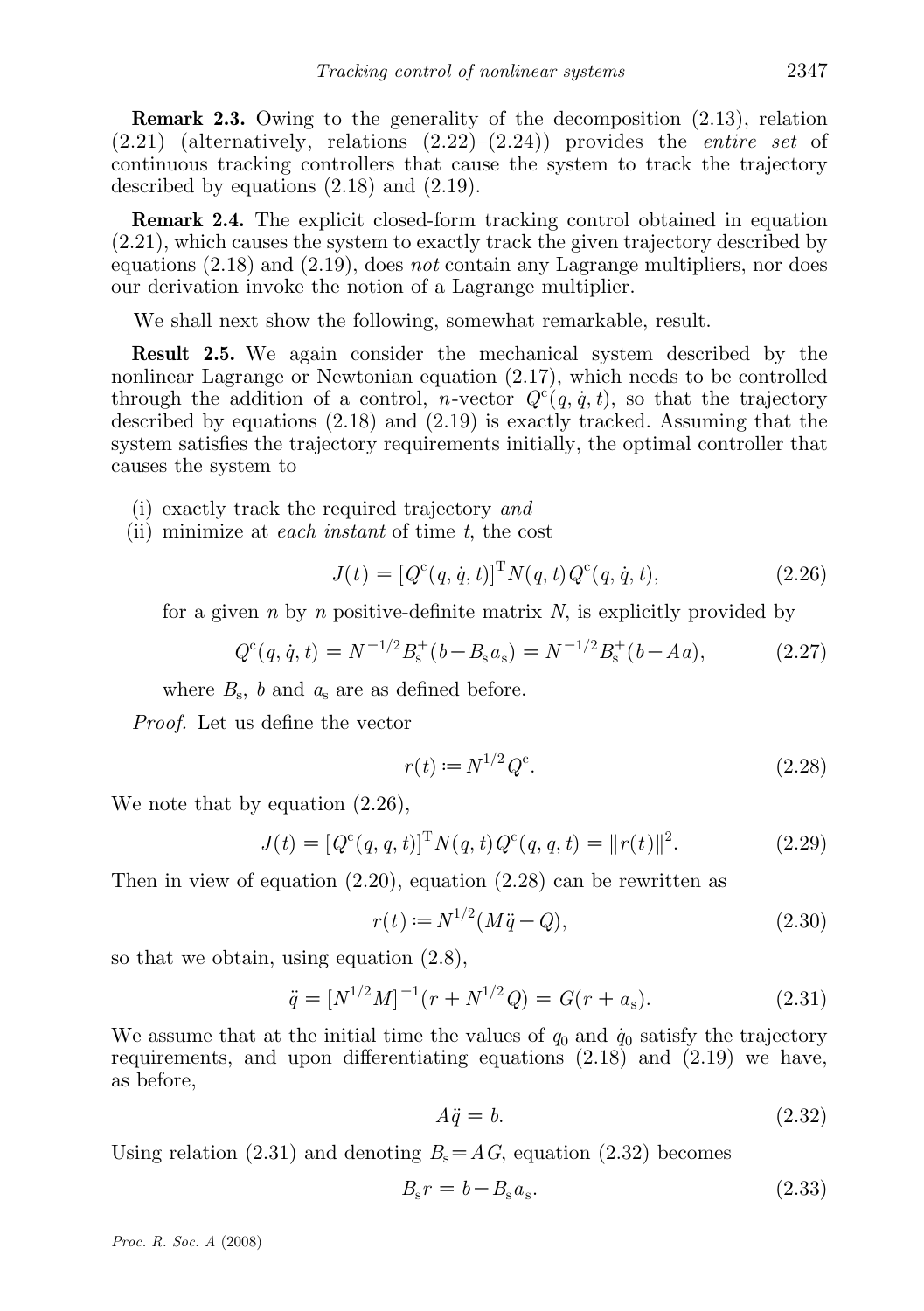The solution of equation (2.33), subject to the condition that  $J(t) = ||r(t)||^2$  is a minimum, is then given by ([Graybill 2001\)](#page-22-0)

$$
r(t) = B_{\rm s}^+(b - B_{\rm s}a_{\rm s}),\tag{2.34}
$$

from which we obtain, by using relation (2.28), the explicit expression for the optimal control as

$$
Q^{c}(q, \dot{q}, t) = [N(q, t)]^{-1/2} B_{s}^{+}(q, \dot{q}, t) [b(q, \dot{q}, t) - B_{s}(q, \dot{q}, t) a_{s}(q, \dot{q}, t)],
$$
 (2.35)

where we have written out the explicit result in extensio. The second equality in equation  $(2.27)$  follows from corollary 2.2.

**Remark 2.6.** For a given choice of the weighting matrix N, we have obtained the explicit closed-form expression for the exact full state controller that tracks the trajectory described by equations (2.18) and (2.19) and minimizes the cost function  $J(t) = [Q^c]^T N(q, t) Q^c$ , under the proviso that the initial conditions of the system satisfy the trajectory description. The minimum cost  $J(t)$  is given by

$$
J(t) = [Q_1^c]^T N Q_1^c = ||B_s^+(b - Aa)||^2 = ||(AM^{-1}N^{-1/2})^+(b - Aa)||^2.
$$
 (2.36)

Note, as before, that the explicit result given in equation (2.27) does not contain any Lagrange multipliers, nor does our derivation invoke anywhere the notion of a Lagrange multiplier.

Remark 2.7. Result 2.5 and equation (2.23) show that for a given positivedefinite matrix  $N(q, t)$  the optimal control that minimizes  $J(t)$  at each instant of time is explicitly obtained in closed form by setting  $Q_2^c(q, \dot{q}, t) \equiv 0$  in equation (2.22). One way (see corollary 2.8 below) of doing this would be by setting  $z(q, \dot{q}, t) \equiv 0$  in equation (2.24) (or, in equation (2.21)). More precisely, we have the following result.

**Corollary 2.8.** At any instant of time t, at which the arbitrary LC vector  $z(q, \dot{q}, t)$ belongs to the range space of  $B_s^T(q, \dot{q}, t)$ , the control given by  $(2.\overline{21})$  becomes optimal, in the sense that it minimizes  $\overline{J(t)}$  at that time.

*Proof.* When  $z(q, \dot{q}, t)$  belongs to the range space of  $B_s^T(q, \dot{q}, t)$  at time t, we can give  $z = B_s^T \gamma$  for some *m*-vector  $\gamma$ . Hence, by equation (2.24),  $Q_2^c(q, \dot{q}, t)$  becomes,

$$
Q_2^c := N^{-1/2} (I - B_s^+ B_s) z = N^{-1/2} [I - B_s^+ B_s] B_s^T \gamma
$$
  
=  $N^{-1/2} [I - (B_s^+ B_s)^T] B_s^T \gamma = N^{-1/2} [I - B_s^T (B_s^+)^T] B_s^T \gamma = 0.$  (2.37)

The second equality follows from the fourth MP-inverse property, and the last equality follows from the first MP-inverse property ([Graybill 2001](#page-22-0)).

**Corollary 2.9.** (i) The two components  $Q_1^c$  and  $Q_2^c$  of the control vector  $Q^c$  given in equation (2.22) are N-orthogonal to one another and (ii)  $Q_1^c$  is (MN)-orthogonal to the null space of the matrix A.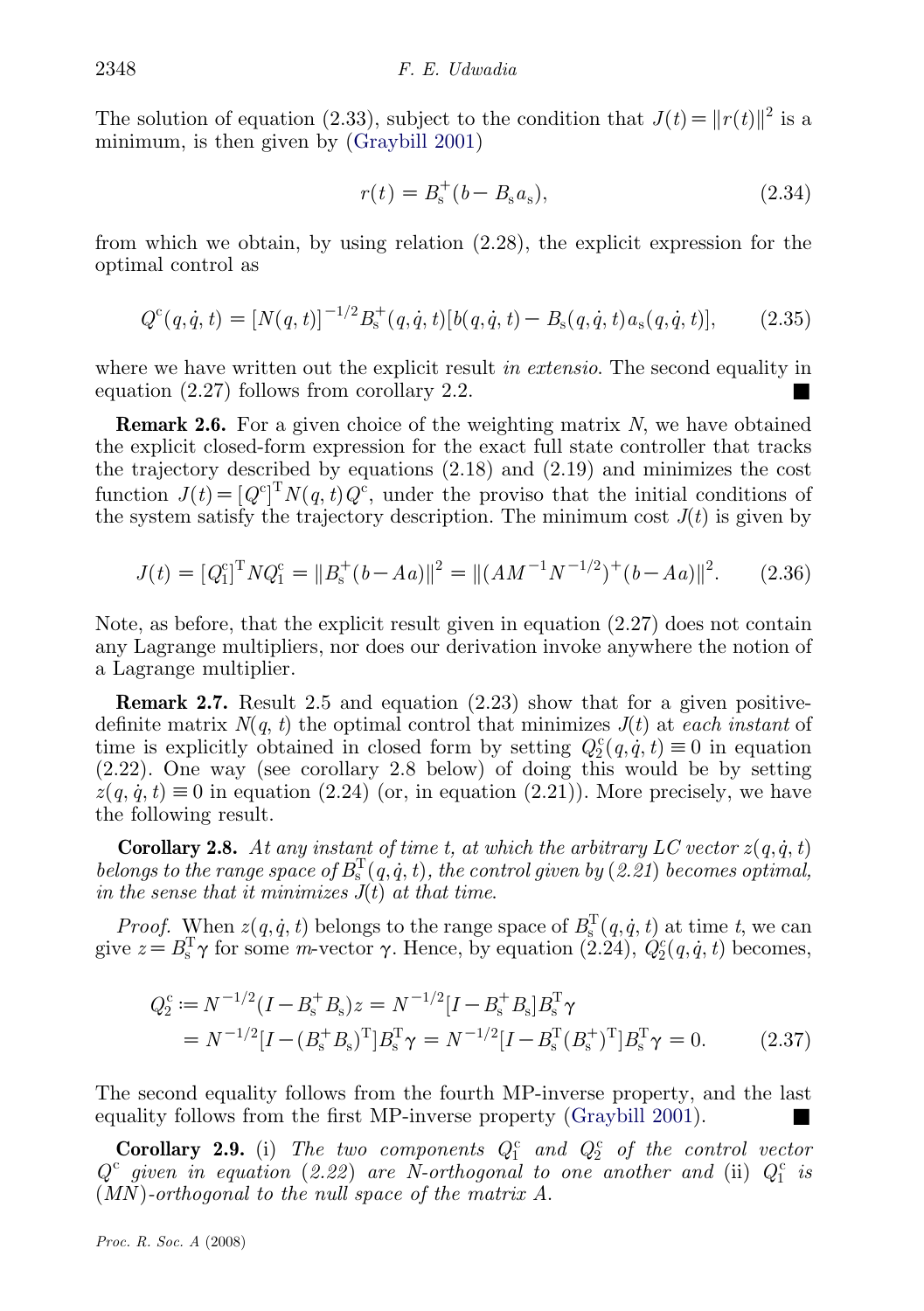Proof. (i) Since

$$
[Q_2^c]^T N Q_1^c = z^T (I - B_s^+ B_s)^T N^{-1/2} N N^{-1/2} B_s^+ (b - B_s a_s)
$$
  
=  $z^T (I - B_s^+ B_s) B_s^+ (b - B_s a_s) = 0.$  (2.38)

The result follows by using the fourth and then the second MP-inverse property [\(Graybill 2001\)](#page-22-0).

(ii) Substituting for  $B_s$  and using the identity  $X^+ = X^{\mathrm{T}} (XX^{\mathrm{T}})^+$  we get

$$
N^{-1/2}B_s^+ = N^{-1/2}(AM^{-1}N^{-1/2})^+
$$
  
=  $N^{-1/2}(AM^{-1}N^{-1/2})^T[(AM^{-1}N^{-1/2})(AM^{-1}N^{-1/2})^T]^+$   
=  $(MN)^+A^T(AM^{-1}N^{-1}M^{-1}A^T)^+$ . (2.39)

Any vector belonging to the null space of the matrix A satisfies the relation  $Av=0$ , whose explicit solution is

$$
v = (I - A^{+}A)w,
$$
\n(2.40)

where  $w$  is any *n*-vector. Hence

$$
v^{\mathrm{T}} M N Q_1^{\mathrm{c}} = w^{\mathrm{T}} (I - A^+ A)^{\mathrm{T}} (MN) (MN)^{-1} A^{\mathrm{T}} (AM^{-1} N^{-1} M^{-1} A^{\mathrm{T}})^+ (b - B_{\mathrm{s}} a_{\mathrm{s}})
$$
  
= 
$$
w^{\mathrm{T}} [I - A^{\mathrm{T}} (A^{\mathrm{T}})^+] A^{\mathrm{T}} (AM^{-1} N^{-1} M^{-1} A^{\mathrm{T}})^+ (b - B_{\mathrm{s}} a_{\mathrm{s}}) = 0, \qquad (2.41)
$$

since  $[I - A^{T}(A^{T})^{+}]A^{T} = 0.$ 

**Corollary 2.10.** The component  $Q_1^c$  as defined in (2.23) belongs to the range space of the matrix  $N^{-1/2}B_{\rm s}^+$ , and the component  $Q_2^{\rm c}$  as defined in equation (2.24) is N-orthogonal to the range space of  $N^{-1/2}B_{\rm s}^{\rm T}$ .

*Proof.* The first result is obvious from the expression for  $Q_1^c$  in equation (2.23). The second follows because any vector  $\alpha$  in the range space of  $N^{-1/2}B_s^T$  can be expressed as

$$
\alpha = N^{-1/2} B_s^{\mathrm{T}} \gamma,\tag{2.42}
$$

for some *m*-vector  $\gamma$ , and so

$$
\alpha^{\mathrm{T}} N Q_2^{\mathrm{c}} = \gamma^{\mathrm{T}} B_{\mathrm{s}} N^{-1/2} N N^{-1/2} (I - B_{\mathrm{s}}^{\dagger} B_{\mathrm{s}}) z = 0. \tag{2.43}
$$

Hence the result.

We note that the range space of  $N^{-1/2}B_s^+$  is the same as the range space of  $N^{-1/2}B_s^T$ . This follows because for any vector  $\gamma$ , we can always find a vector  $\alpha$ such that  $N^{-1/2}B_s^{\mathrm{T}}\alpha = N^{-1/2}B_s^{\dagger}\gamma$ , and vice-versa.

**Remark 2.11.** The addition of the second component  $Q_2^c$  to the control so that  $Q^c = Q_1^c + Q_2^c$ , whatever the LC n-vector z may be, still ensures that the description of the trajectory given by equations  $(2.18)$  and  $(2.19)$  is exactly satisfied. However, it contributes an additional amount given by  $\| (I - B_{\rm s}^+ B_{\rm s}) z \|^2$  to the cost of the control, since the two components  $Q_1^c$  and  $Q_2^c$  are N-orthogonal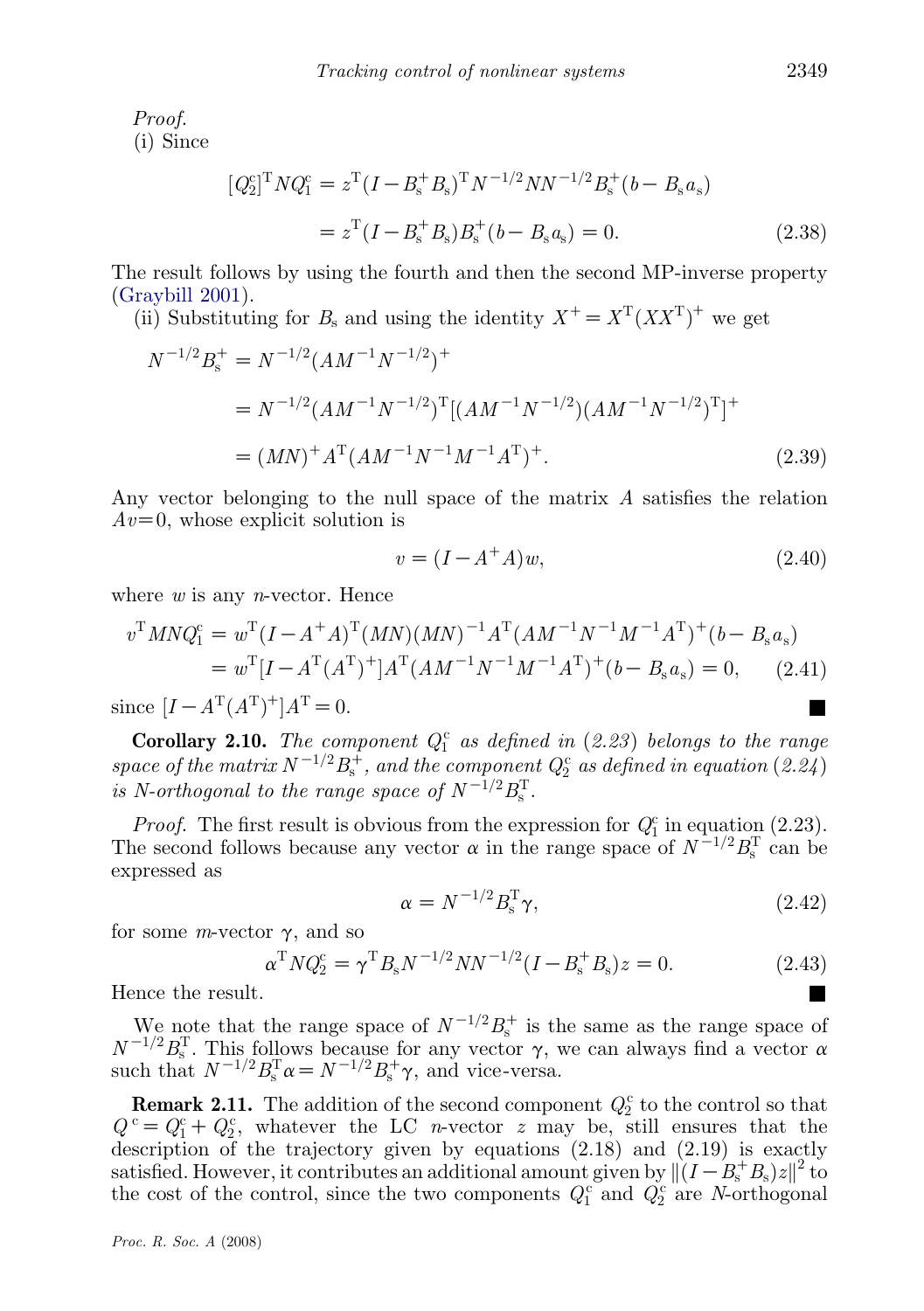to each other (corollary 2.9). Furthermore, if at any time t the function  $z(q,\dot{q},t)$ belongs to the null space of  $B_s$  this additional cost at that time simply becomes  $||z||^2$ .

It is sometimes advantageous to describe the motion in terms of a system of first-order differential equations instead of a system of second-order equations. One obvious way of doing this is to *define* a new variable, an *n*-vector  $v=\dot{q}$ , so that the equation of motion takes the so -called state space form given by

$$
\dot{q} = v, \qquad q(0) = q_0,
$$
\n(2.44a)

$$
M(q, t)\dot{v} = Q(q, v, t), \qquad v(0) = v_0.
$$
\n(2.44b)

The first equation of this set is simply a definition, whereas the second equation of the set is the one that contains the actual dynamics. And while this is the form often used when numerically integrating equation (2.1), the description of the motion of a mechanical system in terms of a system of first-order differential equations goes far beyond just its use in numerical procedures. For, often these first-order descriptions (i.e. descriptions using first-order differential equations) arise when one wants to use descriptions of motion in terms of coordinates that may be more physically meaningful in the context of a particular problem. For example, the first-order Hamilton's equations describing the motion of mechanical systems are often useful when dealing with systems described by a Hamiltonian, and, more generally, the first-order set of Poincaré equations are often useful when dealing with rigid body and multi-body dynamics. We next obtain the entire set of explicit closed-form controllers for exactly tracking the trajectory of mechanical systems described by Poincaré's equations of motion.

## $(b)$  Poincaré descriptions

The Poincaré equations (Poincaré 1901) are obtained by defining a new variable, an *n*-vector  $s = \hat{H}(q, t)\hat{q}$ , where  $\hat{H}(q, t)$  is a non-singular matrix whose elements are known functions of q and t. Denoting the inverse of the matrix  $\hat{H}$  by  $H(q, t)$ , so that  $\dot{q} = H(q, t)s$ , the Lagrange equation (2.1) can be rewritten in first-order form as ([Udwadia & Phohomsiri 2007\)](#page-22-0)

$$
\dot{q} = H(q, t)s, \quad q(0) = q_0,\tag{2.45}
$$

$$
M_{\rm p}(q, t)\dot{s} = S(q, s, t), \quad s(0) = s_0,\tag{2.46}
$$

where the state variables are now the *n*-vectors  $q$  and  $s$ . In rigid body dynamics, the 3-vector  $s$  is often chosen to constitute the three components of the angular velocity of the body. Here the matrix  $M_{\rm p}$  is again positive definite. Though both first-order equations are, mathematically speaking, on a par, the first equation of the set (equation  $(2.45)$ ) is a kinematic relation involving the definition of the new variable s—hence, an identity as in equation  $(2.44a)$ —while the second equation (equation  $(2.46)$ ) is the dynamical equation of motion. The system is required to track the trajectory described by the consistent relations

$$
\phi_i^{\mathcal{P}}(q, t) = 0, \quad i = 1, ..., h,
$$
\n(2.47)

$$
\psi_i^{\mathcal{P}}(q, s, t) = 0, \quad i = h = 1, ..., m. \tag{2.48}
$$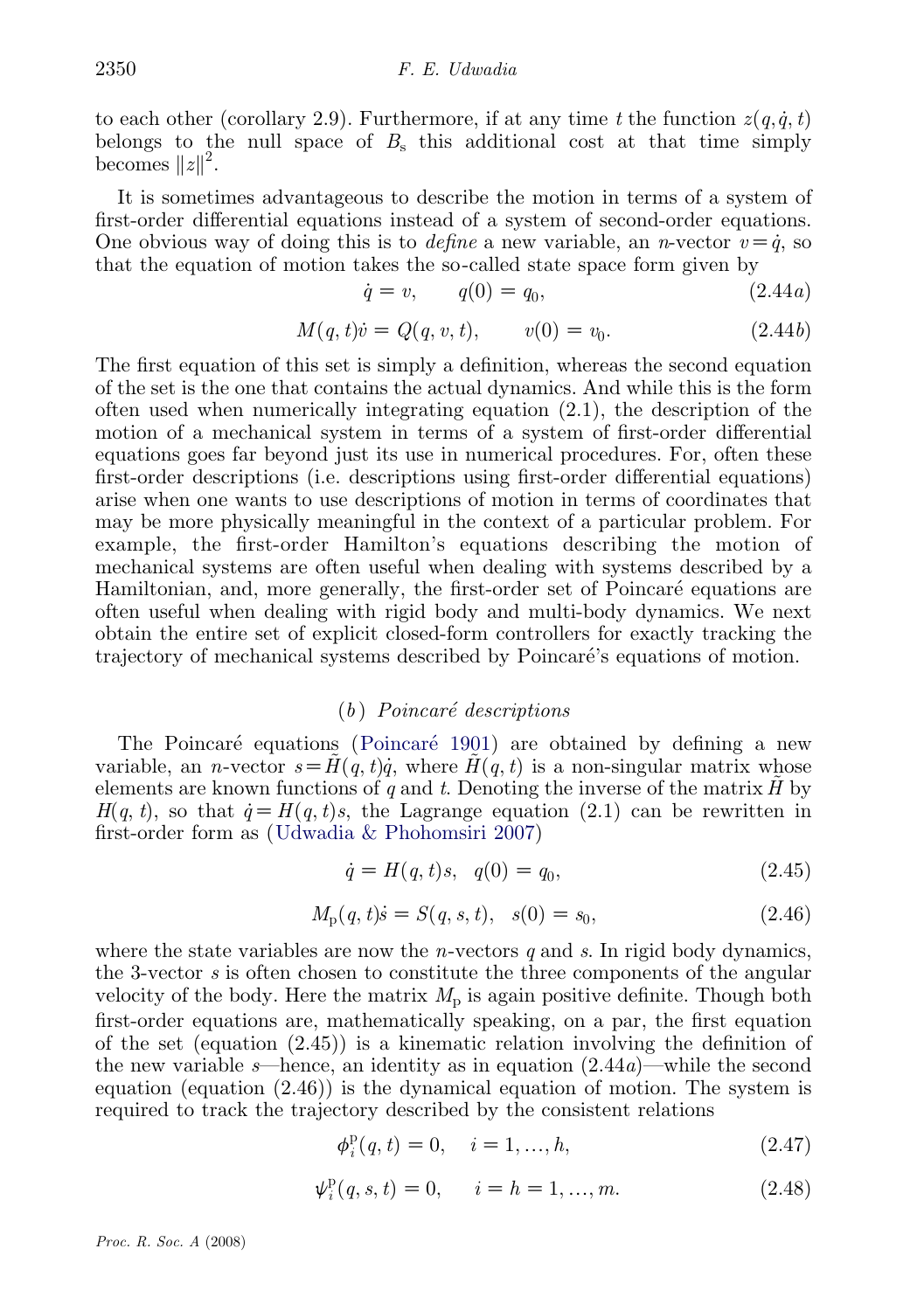The subscripts and superscripts 'p' indicate that we are dealing with the Poincaré description of the motion of the dynamical system. In order to control the system so that it exactly tracks this trajectory, we apply a control so that the equation of motion of the controlled system now becomes

$$
\dot{q} = H(q, t)s, \quad q(0) = q_0,\tag{2.49}
$$

$$
M_{\mathbf{p}}(q,t)\dot{s} = S(q,s,t) + S^{\mathbf{c}}(q,s,t), \quad s(0) = s_0,\tag{2.50}
$$

and the initial conditions  $q_0$  and  $s_0$  satisfy the trajectory requirements (2.47) and (2.48). The explicit expression for the control force, yielding the entire set of all controllers that will cause the dynamical system described by equations (2.45) and (2.46) to track the required trajectory described by equations (2.47) and (2.48) will now be obtained.

As before, we define the matrix

$$
G_{\mathbf{p}}(q,t) := [N^{-1/2}(q,t)M_{\mathbf{p}}(q,t)]^{-1} = M_{\mathbf{p}}^{-1}(q,t)N^{-1/2}(q,t),
$$
\n(2.51)

where the matrix  $N(q, t)$  is any positive-definite matrix, and the scaled variables

$$
\dot{s}_{s} = G_{p}^{-1}\dot{s},
$$
\n
$$
a_{s} = G_{p}^{-1}a = (N^{1/2}M_{p})(M_{p}^{-1}S) = N^{1/2}S
$$
\n(2.52)

and

$$
\dot{s}_{\rm s}^{\rm c} = N^{1/2} S^{\rm c},
$$

so that relation (2.50) on pre-multiplication with  $N^{1/2}$  becomes

$$
\dot{s}_{\rm s} = a_{\rm s} + \dot{s}_{\rm s}^{\rm c},\tag{2.53}
$$

 $\mathbf{j}$ 

which we note is of the same form as equation  $(2.6)$ , except that we now have s instead of q, and first derivatives instead of second derivatives with respect to time.

On differentiating equation (2.47) twice with respect to time and differentiating equation  $(2.48)$  once with respect to time, and using relation  $(2.49)$ , we then obtain the matrix equation

$$
A_{\rm p}(q,s,t)\dot{s} = b_{\rm p}(q,s,t),\tag{2.54}
$$

which, upon using the first equation of the set  $(2.52)$ , can be rewritten as

$$
B_{\rm s}(q, s, t)\dot{s}_{\rm s} = b_{\rm p}(q, s, t),\tag{2.55}
$$

where we define the  $m$  by  $n$  matrix  $B_s$  of rank  $k$  by the relation

$$
B_{\rm s}(q,s,t) = A_{\rm p}(q,s,t)G_{\rm p}(q,t). \tag{2.56}
$$

Again we note the similarity between equations  $(2.10)$  and  $(2.11)$  and equations  $(2.54)$  and  $(2.55)$ . We next decompose the *n*-vector  $\dot{s}_s$  as

$$
\dot{s}_{s} = B_{s}^{+} B_{s} \dot{s}_{s} + (I - B_{s}^{+} B_{s}) \dot{s}_{s}, \qquad (2.57)
$$

in a manner similar to equation (2.12), with the matrix  $B_s$  now defined by equation (2.56). Proceeding along with similar lines as before (equations  $(2.13)–(2.16)$ , we then find that

$$
S_{\rm c} = N^{-1/2} \dot{s}_{\rm s}^{\rm c} = N^{-1/2} B_{\rm s}^+(b_{\rm p} - B_{\rm s}a_{\rm s}) + N^{-1/2}(I - B_{\rm s}^+B_{\rm s})z_{\rm p} := S_1^{\rm c} + S_2^{\rm c}, \quad (2.58)
$$

Proc. R. Soc. A (2008)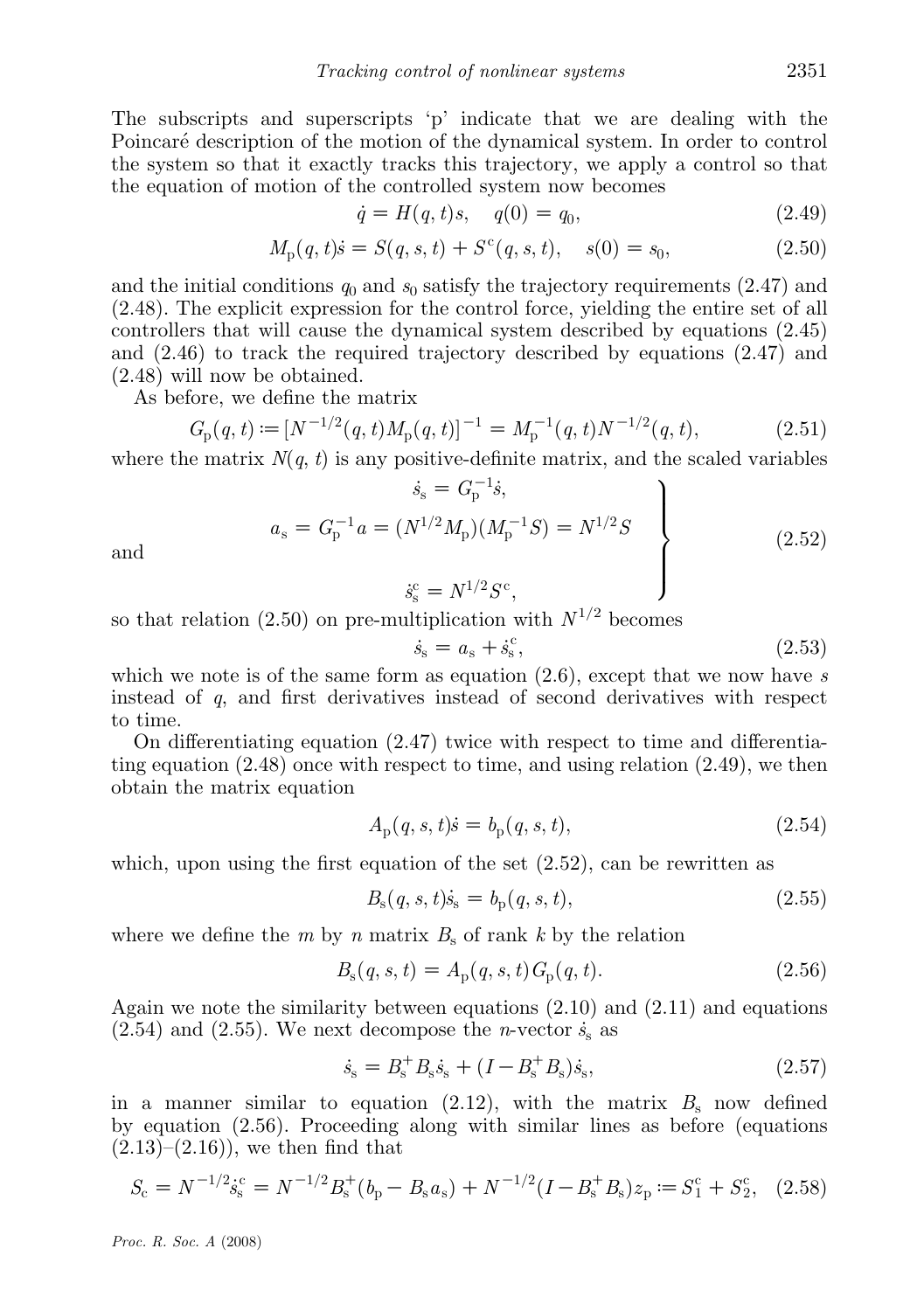where  $z_p(q, s, t)$  is any arbitrary *n*-vector. To ensure a unique solution of equations (2.49) and (2.50), we may then take the components of  $z_p(q, s, t)$  to be  $C^1$  functions (or, more generally, LC functions) of q, s and t.

Following the same lines as in  $\S 2a$ , for any Poincaré system described by equation (2.45) that is required to exactly track the trajectory described by relations (2.47) and (2.48), we now obtain results that are analogous to those given in results 2.1 and 2.5. Using  $a_s$  defined in relation (2.52), and  $B_s$  in (2.56), we simply make the following variable changes:  $\dot{q} \to s$ ,  $\dot{Q} \to \dot{S}$ ,  $b \to b_p$ ,  $M \to M_p$ ,  $z\rightarrow z_p$ ,  $A\rightarrow A_p$ , and  $G\rightarrow G_p$ , in the expressions given in equations (2.21) and (2.27) to obtain the corresponding control forces.

Remark 2.12. We can prove corollaries similar to corollaries 2.2, 2.8–2.10. The same goes for remarks 2.3, 2.4, 2.6, 2.7, 2.11.

## 3. The close connection between nonlinear control and analytical dynamics

Since almost all mechanical systems are nonlinear in their behaviour, including even simple ones like a pendulum, we will be mainly addressing nonlinear systems here. The problem of control can be placed within the context of analytical mechanics by reinterpreting constrained motion in mechanical systems. Consider a mechanical system described by equation (2.17). When the system is further subjected to the trajectory requirements  $(2.18)$  and  $(2.19)$ —i.e. subjected to further constraints—additional control (constraint) forces are brought into play by Nature so that the controlled (constrained) system moves in such a manner that it satisfies these trajectory requirements (constraints). Thus, the additional control (constraint)  $Q^{c}(q, \dot{q}, t)$  that Nature provides may be thought of as the control it generates in order for the system to satisfy the trajectory requirements given by equations (2.18) and (2.19). One might imagine Nature as a control engineer, attempting to control the mechanical system so that it satisfies the given trajectory requirements described by equations (2.18) and (2.19). However, to entertain such an interpretation, one is led to ask the following three questions.

- (i) To what extent might Nature be perceived as acting like a control engineer?
- (ii) Does Nature appear to be performing the control in any kind of an optimal manner?
- (iii) If so, what is the cost function (or functional) it appears to minimize?

We shall start answering these questions by first asserting that Nature appears to choose the weighting matrix  $\dot{N}(q,t)=[\dot{M}(q,t)]^{-1}:=N_{\text{Nature}}(q,t)$  in equation (2.21). Here M is the so-called 'mass matrix' and appears on the l.h.s. of equation (2.17).

Result 3.1. Nature seems to control a mechanical system described by equation (2.17), so it exactly satisfies the trajectory described by the requirements (2.18) and (2.19) by choosing the weighting matrix to be

$$
N(q,t) = [M(q,t)]^{-1}.
$$
\n(3.1)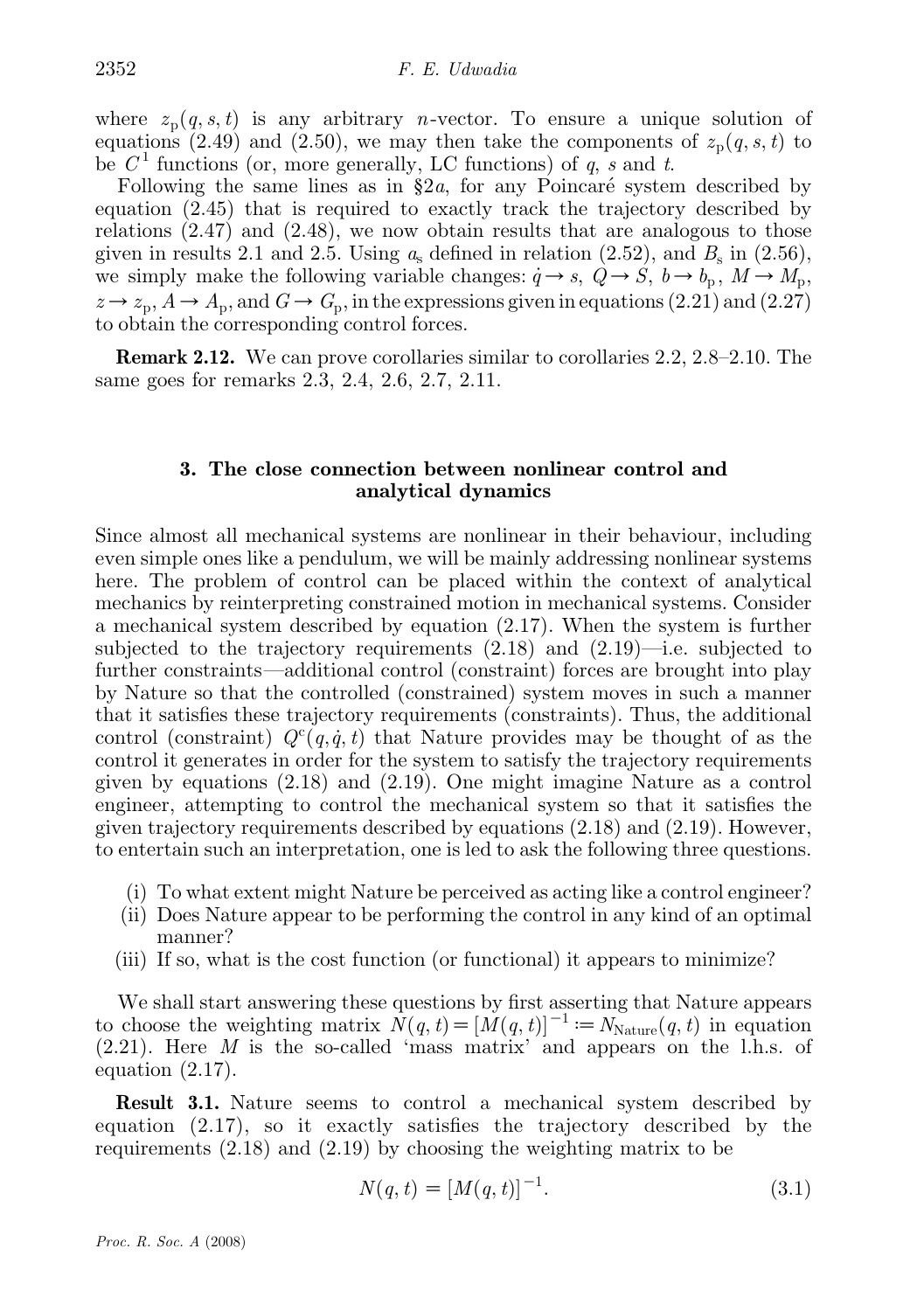*Proof.* Setting  $N(q,t) = [M(q,t)]^{-1}$  equation (2.21) now yields

$$
Q^{c}(q, \dot{q}, t) = M^{1/2}B^{+}(b - Aa) + M^{1/2}(I - B^{+}B)z,
$$
\n(3.2)

where  $B := AG = AM^{-1/2}$  and  $B_s a_s = AGG^{-1} a = Aa$ . But equation (3.2) is exactly the equation of motion of a general constrained mechanical system, as given by [Udwadia \(2000\)](#page-22-0) and [Udwadia & Kalaba \(2002\)](#page-22-0). Hence the result.  $\blacksquare$ 

Result 3.2. If we assume that Nature observes d'Alembert's principle, then it appears to be minimizing the cost

$$
J_{\text{Nature}}(t) = [Q^c(q, \dot{q}, t)]^T [M(q, t)]^{-1} Q^c(q, \dot{q}, t), \qquad (3.3)
$$

at each instant of time while controlling the system defined by equation (2.17) so it exactly satisfies the trajectory described by the requirements (2.18) and (2.19).

*Proof.* Setting  $N(q, t) = [M(q, t)]^{-1}$  in result 2.5, equation (2.27), which gives the optimal control while minimizing  $J(t)$ , yields

$$
Q^{c}(q, \dot{q}, t) = M^{1/2} B^{+}(b - Aa) = Q_{1}^{c}.
$$
\n(3.4)

Using this expression for  $Q^c$  in equation (2.20), we find that we obtain the correct equation of motion of a constrained mechanical system that obeys d'Alembert's principle, as given by Udwadia  $\&$  Kalaba [\(1992,](#page-22-0) [1996\).](#page-22-0)

Remark 3.3. Result 3.2 connects directly with the basic principles of analytical dynamics. In fact, d'Alembert's principle, which is a principle that leads to a mathematical description of motion, which is in close conformity with observations, and which is one of the pivotal assumptions of analytical dynamics, is equivalent to Gauss's principle ([Gauss 1829;](#page-22-0) [Udwadia & Kalaba 1996\)](#page-22-0). And Gauss's principle states that: of the entire set of constraint (control) forces that cause a constrained (controlled) mechanical system (2.17) to exactly satisfy the constraints (trajectory) described by requirements (2.18) and (2.19), Nature seems to choose that constraint force that minimizes  $J_{\text{Nature}}(t)$  at each instant of time.

Thus we find that (i) Nature seems to choose the weighting matrix  $N(q,t)$  $[M(q,t)]^{-1}$  and (ii) if we assume that d'Alembert's principle is true, then Nature seems to pick the one controller given in result 3.2 that minimizes the cost  $J<sub>Nature</sub> (t)$ . Nature appears to go well beyond what most modern control engineers would try to do, by minimizing the cost  $J_{\text{Nature}}$  given in relation (3.3) at each instant of time, rather than minimizing the integral of this cost over any given span of time, as is the common practice in the field of controls.

Remark 3.4. When d'Alembert's principle is assumed to be satisfied, Nature appears to be performing acceleration feedback control, where the control force is given by

$$
Q^{c} = Q_{1}^{c} = M^{1/2}B^{+}(b - Aa) = -K_{\text{Nature}}(Aa - b). \tag{3.5}
$$

It is made up of the gain matrix  $K_{\text{Nature}}(q, \dot{q}, t) \coloneqq M^{1/2}(q, t)B^+(q, \dot{q}, t)$  and the feedback error  $e(t) = (Aa - b)$ . The quantity  $e(t)$  is simply the extent to which the acceleration of the uncontrolled system  $a(q,\dot{q},t)$  does not satisfy the trajectory requirements imposed on it by relation (2.10). Hence, Nature appears to be behaving like a control engineer, using feedback control. The minus sign in equation (3.5) is taken so as to be compatible with the control concept of negative feedback. While most modern control engineers usually use integral,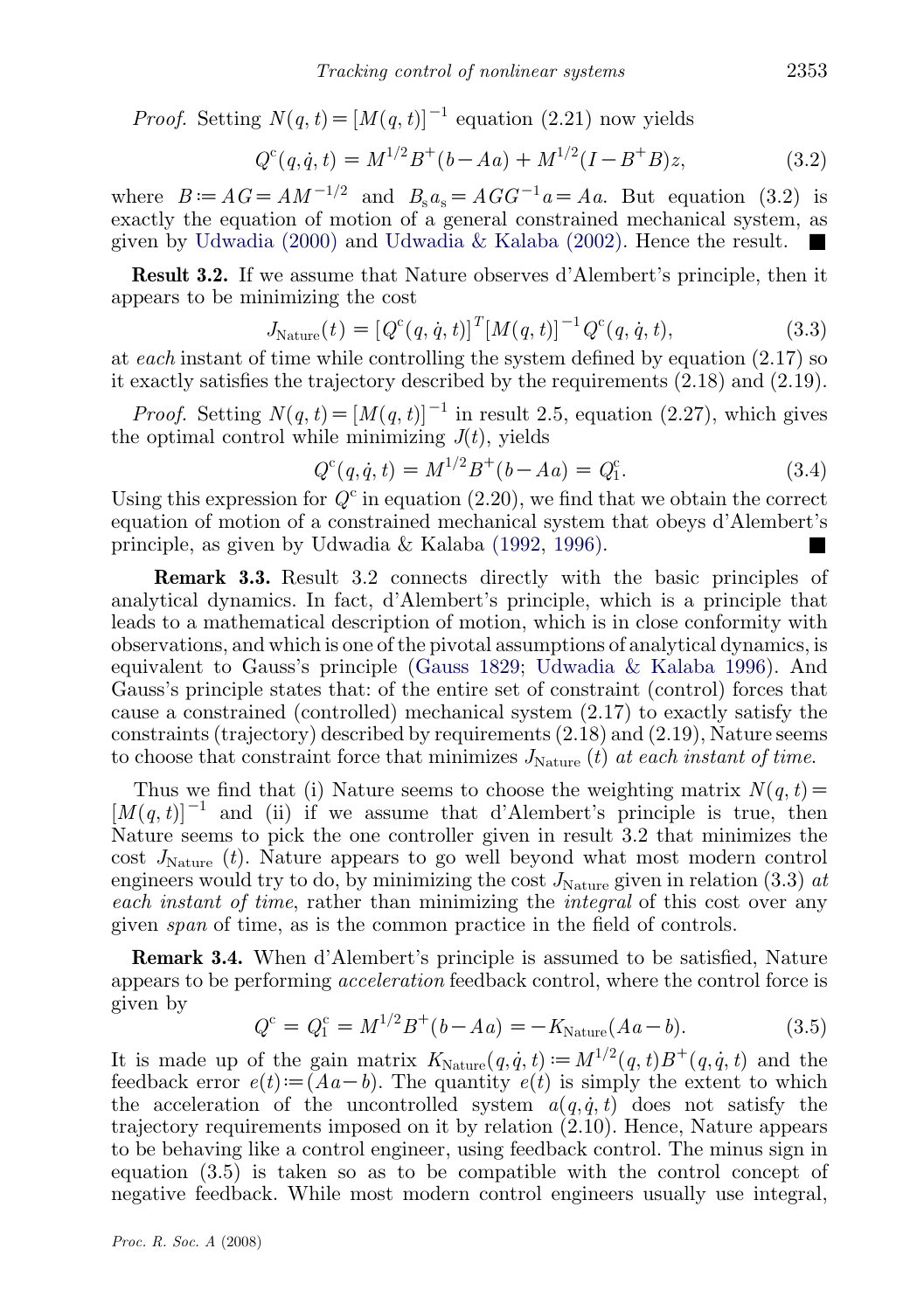velocity and proportional feedback in mechanical systems, few use acceleration feedback as Nature appears to be using. This acceleration feedback does not require the measurement of acceleration because a is a function of  $q(t)$  and  $\dot{q}(t)$ . and can be obtained from their measurement, since  $a(q, \dot{q}, t) = M^{-1}(\hat{q}, t) Q(q, \hat{q}, t)$ . Also, the gain matrix  $K_{\text{Nature}}$  used by Nature is complex and its elements are, in general, highly nonlinear functions of  $q$ ,  $\dot{q}$  and t.

**Remark 3.5.** The component  $Q_1^c$  of the constraint force used by Nature is always orthogonal to the null space of the matrix A given in equation (2.10). By corollary 2.9(ii),  $Q_1^c$  is always MN-orthogonal to the null space of A. Since Nature picks  $N(q, t) = [M(q, t)]^{-1}$ , the result follows. The null space of A in analytical dynamics is called the space of virtual displacements and d'Alembert's principle simply posits the assumption that the control (constraint) force *n*-vector  $Q_1^{\tilde{c}}$  is orthogonal to the null space of A, or in more analytical dynamics terms: the 'work done' by the constraint force  $Q^c$  under virtual displacements at each instant of time is zero.

Remark 3.6. Many mechanical systems, however, do not satisfy d'Alembert's principle ([Goldstein 1976](#page-22-0)). In such systems, the control (constraint force) does work under virtual displacements. To obtain the equation of motion for such systems one requires additional information about the work done by the control forces under virtual displacements. One then needs to prescribe, for a specific mechanical system, the  $C^1$  vector  $C(q, \dot{q}, t)$  such that

$$
w^{\mathrm{T}}(t)Q^{\mathrm{c}}(q,\dot{q},t) = w^{\mathrm{T}}(t)C(q,\dot{q},t),
$$
\n(3.6)

where  $w(t)$  is any virtual displacement, i.e. any n-vector in the null space of A. In that case, the equation of motion of the constrained mechanical system is known to be described by the relation ([Udwadia & Kalaba 2002\)](#page-22-0)

$$
M\ddot{q} = Q(q, \dot{q}, t) + M^{1/2}B^{+}(b - Aa) + M^{1/2}(I - B^{+}B)M^{-1/2}C.
$$
 (3.7)

This same result also follows directly from equations (2.20) and (2.21) by setting  $N(q,t) = [M(q,t)]^{-1}$  and  $z(t) = M^{-1/2}C$ . Thus, if a mechanical system is nonideal, the non-idealness being described by relation (3.6) in which  $C(q,\dot{q},t)$  is specified at each instant of time, then Nature chooses the *n*-vector  $z(t)$  in relation  $(2.21)$  to be  $z(t) = M^{-1/2}C$ , so that condition  $(3.6)$  is satisfied along with relations (2.18) and (2.19) at each instant of time for the specific system at hand!

## 4. General systems described by first-order differential equations

In this section, we proceed to general dynamical systems that are described by  $n$ first-order, non-autonomous, differential equations given by

$$
M_g(x, t)\dot{x} = f(x, t), \quad x(0) = x_0,\tag{4.1}
$$

where we shall again take  $M<sub>g</sub>$  to be a positive-definite n by n matrix. We require that this dynamical system track a trajectory described by the equations

$$
\phi_i(x, t) = 0, \quad i = 1, ..., m,
$$
\n(4.2)

where we assume that the trajectory described is feasible and the system of  $m$ equations is consistent. In order to track this trajectory, we apply a control  $f^c$  so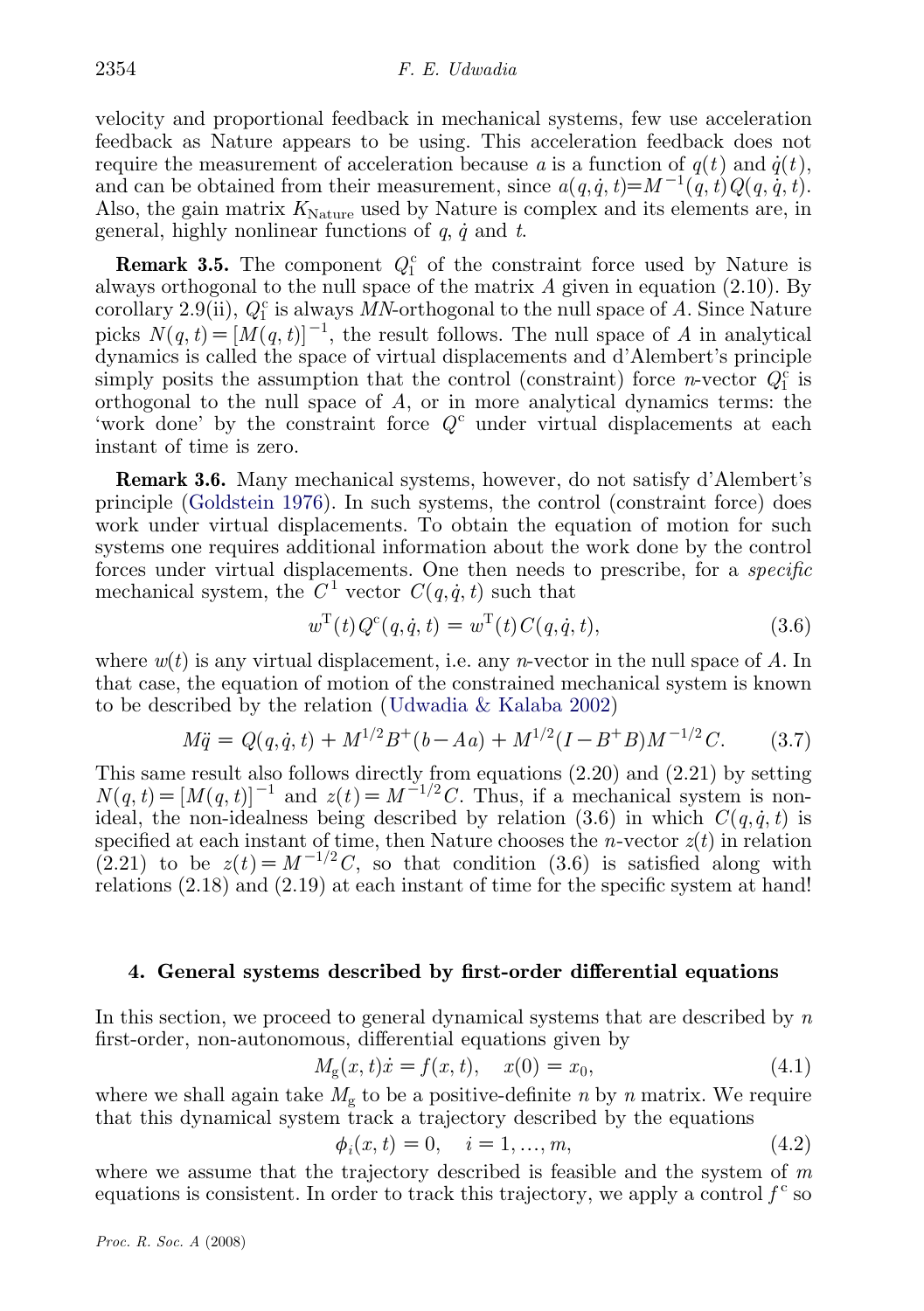that the equation describing the time evolution of the controlled dynamical system becomes

$$
M_{g}(x,t)\dot{x} = f(x,t) + f^{c}(x,t), \quad x(0) = x_{0}, \tag{4.3}
$$

where we assume that the initial conditions satisfy the trajectory requirements  $(4.2)$ .

As before, we differentiate these m equations  $(4.2)$  with respect to time to give the relation

$$
A_{\rm g}\dot{x} = b_{\rm g}(x,t),\tag{4.4}
$$

where  $A_g(x, t)$  is an m by n matrix of rank k, and set

$$
G_{\rm g} = [N^{1/2}(x, t)M_{\rm g}(x, t)]^{-1}.
$$
\n(4.5)

Pre-multiplying equation (4.3) by  $N^{1/2}$  we get

$$
\dot{x}_{s} = a_{s} + \dot{x}_{s}^{c},\tag{4.6}
$$

where

$$
\dot{x}_{s} = G_{g}^{-1}\dot{x}, \quad a_{s} = G_{g}^{-1}a = (N^{1/2}M_{g})(M_{g}^{-1}f) = N^{1/2}f \quad \text{and} \quad \dot{x}_{s}^{c} = N^{1/2}f^{c}.
$$
\n(4.7)

Here,  $a = M_g^{-1}f$ . We note that equations (4.6) and (4.7) have the same form as equations  $(2.53)$  and  $(2.52)$ , respectively. Furthermore, equation  $(4.4)$  can be expressed as

$$
B_{\rm s}(x,t)\dot{x}_{\rm s} = b_{\rm g}(x,t),\tag{4.8}
$$

where

$$
B_{\rm s}(x,t) = A_{\rm g}(x,t)G_{\rm g}(x,t). \tag{4.9}
$$

Expressing  $\dot{x}_s$  in terms of orthogonal components, we get

$$
\dot{x}_{s} = B_{s}^{+} B_{s} \dot{x}_{s} + (I - B_{s}^{+} B_{s}) \dot{x}_{s}, \tag{4.10}
$$

and replacing  $\dot{x}_s$  on the r.h.s. of (4.10) by  $a_s + \dot{x}_s^c$  yields

$$
B_{\rm s}^+ B_{\rm s} \dot{x}_{\rm s} = B_{\rm s}^+ (b_{\rm g} - B_{\rm s} a_{\rm s}), \tag{4.11}
$$

from which we get the following result by following the same lines as in equations  $(2.13)$ – $(2.16)$ .

Result 4.1. Consider the nonlinear, non-autonomous dynamical system (4.1). The system is required to track the trajectory described by equation (4.2). Assuming that the initial conditions satisfy the trajectory described by equation (4.2), all the possible LC continuous controls that exactly track this trajectory are explicitly given by

$$
f^{c} = N^{-1/2} B_{s}^{+} (b_{g} - B_{s} a_{s}) + N^{-1/2} (I - B_{s}^{+} B_{s}) z_{g}, \qquad (4.12)
$$

where  $z_{g}(x, t)$  is any arbitrary n-vector whose components are continuously differentiable (or more generally are LC) functions of their arguments;  $N(x, t)$  is any arbitrary n by n positive-definite matrix,  $a_s = N^{1/2}(x, t)f(x, t)$ ;  $B_s(x, t) =$  $A_g(x,t)[N^{1/2}(x,t)M_g(x,t)]^{-1}$  is an m by n matrix;  $A_g$  is the m by n matrix of rank k, and  $b_g(x, t)$  is the m-vector defined in equation (4.4).

Result 4.2. Consider the nonlinear dynamical system described by equation (4.1) that needs to be controlled through the addition of a control  $f^c(x, t)$ , so that the trajectory described by equation (4.2) is exactly tracked. Assuming that the system satisfies the trajectory requirements initially, the optimal controller that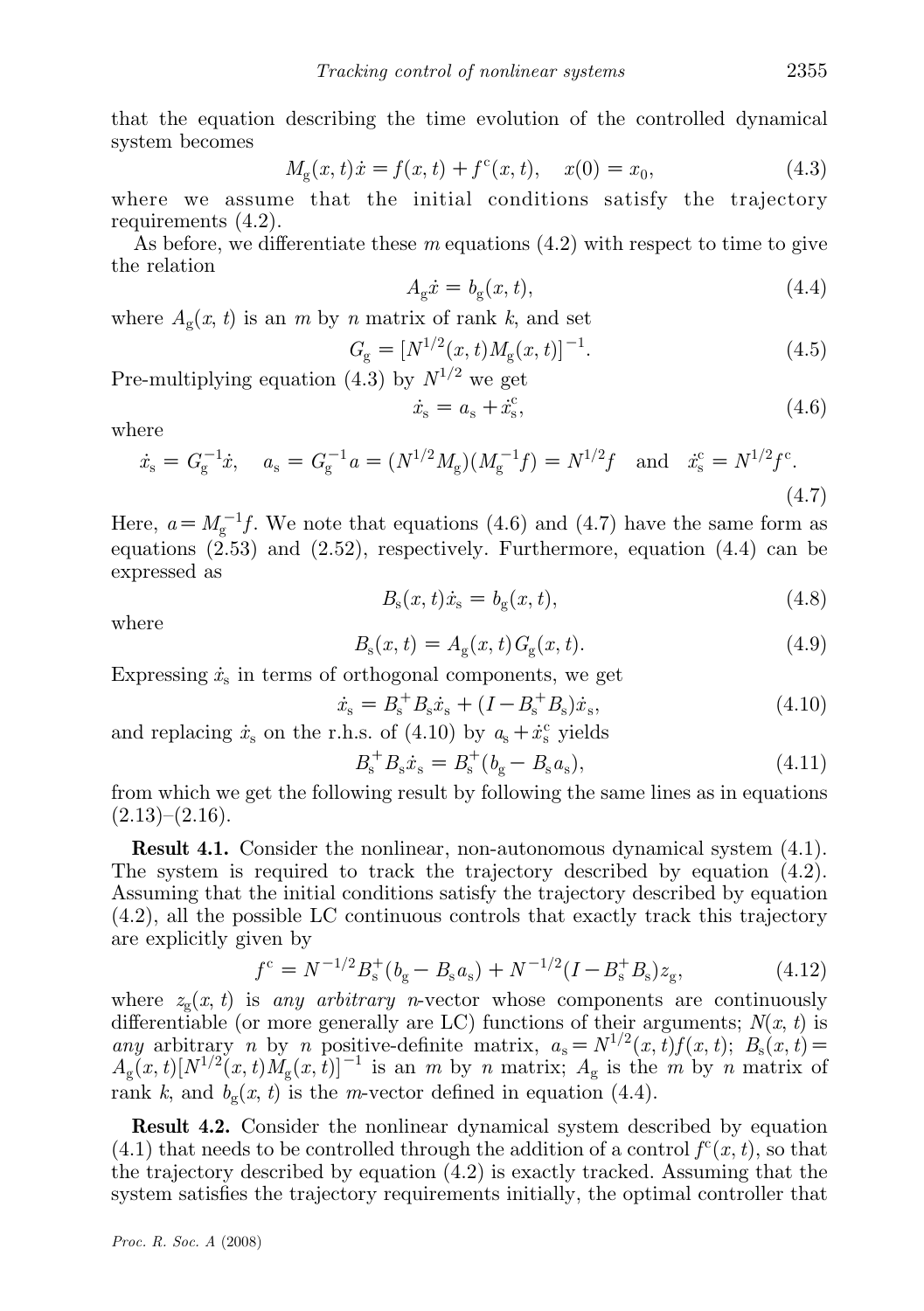causes the system to (i) exactly track the required trajectory and (ii) minimize at each instant of time t, the cost

$$
J(t) = [f^{c}(x, t)]^{T} N(x, t) f(x, t),
$$
\n(4.13)

for a given n by n positive-definite matrix  $N$ , is explicitly provided by

$$
f^{c}(x,t) = N^{-1/2}B_{s}^{+}(b_{g} - B_{s}a_{s}),
$$
\n(4.14)

where  $B_s$ ,  $b_g$  and  $a_s$  are defined in relations (4.9), (4.8) and (4.7), respectively.

*Proof.* Similar to, and along with the same lines as, the proof of result 2.5.  $\blacksquare$ Denoting

where

$$
f^c = f_1^c + f_2^c,\tag{4.15}
$$

$$
f_1^c := N^{-1/2} B_s^+(b_g - B_s a_s) = N^{-1/2} [A_g M_g^{-1} N^{-1/2}]^+(b_g - A_g a)
$$
 (4.16)

and

$$
f_2^c := N^{-1/2} (I - B_s^+ B_s) z_g,
$$
\n(4.17)

we have the following remarks.

Remark 4.3. We can prove corollaries similar to corollaries 2.2, 2.8–2.10. Four important results that emerge from this are (i) the two components  $f_1^c$  and  $f_2^c$  of the control vector  $f^c$  are N-orthogonal to one another, (ii)  $f_1^c$  is  $(MN)$ -orthogonal to the null space of the matrix A, (iii) the minimum cost is  $J(t) = ||B_s^+(b_g - A_g a)||^2$  and it occurs at those times when  $f_2^c = 0$ , and (iv) the control cost contributed by  $f_2^c$  is given by  $||(I - B_s^+ B_s)z_g||^2$ .

Remark 4.4. So far, it has been assumed that the equations that describe the trajectory are consistent. This may not happen in practical situations; errors due to numerical computations, for example, could make these equations inconsistent. Hence, instead of equation (4.8) we would have the equation

$$
B_{\rm s}\dot{x}_{\rm s} = b_{\rm g} + \varepsilon(x,t),\tag{4.18}
$$

where  $\varepsilon(x,t)$  is the error caused by the inconsistency of the trajectory equation  $(4.2)$  (as also, analogously, for the equation sets  $(2.18)$ – $(2.19)$ , and  $(2.47)$ – $(2.48)$ ). We would then need to replace equation (4.11) with

$$
B_{\rm s}^+ B_{\rm s} \dot{x}_{\rm s}^{\rm c} = B_{\rm s}^+ (b - B_{\rm s} a_{\rm s}) + \delta(x, t), \tag{4.19}
$$

where  $\delta = B_s^+ \varepsilon$  is the error. The least-squares solution to this inconsistent equation remains

$$
\dot{x}_{s}^{c} = B_{s}^{+}(b - B_{s}a_{s}) + (I - B_{s}^{+}B)z, \qquad (4.20)
$$

as before, pointing out that results 4.1 and 4.2 (and similarly results 2.1 and 2.5) provide the control in this least-squares sense, even when the trajectory description is inconsistent.

## 5. Example

In this section, we present an application of the results obtained by considering the trajectory tracking of a chaotic Rossler system ([Rossler 1976\)](#page-22-0) by a Lorenz system ([Strogatz 1994](#page-22-0)). We begin by considering the scaled Lorenz oscillator as a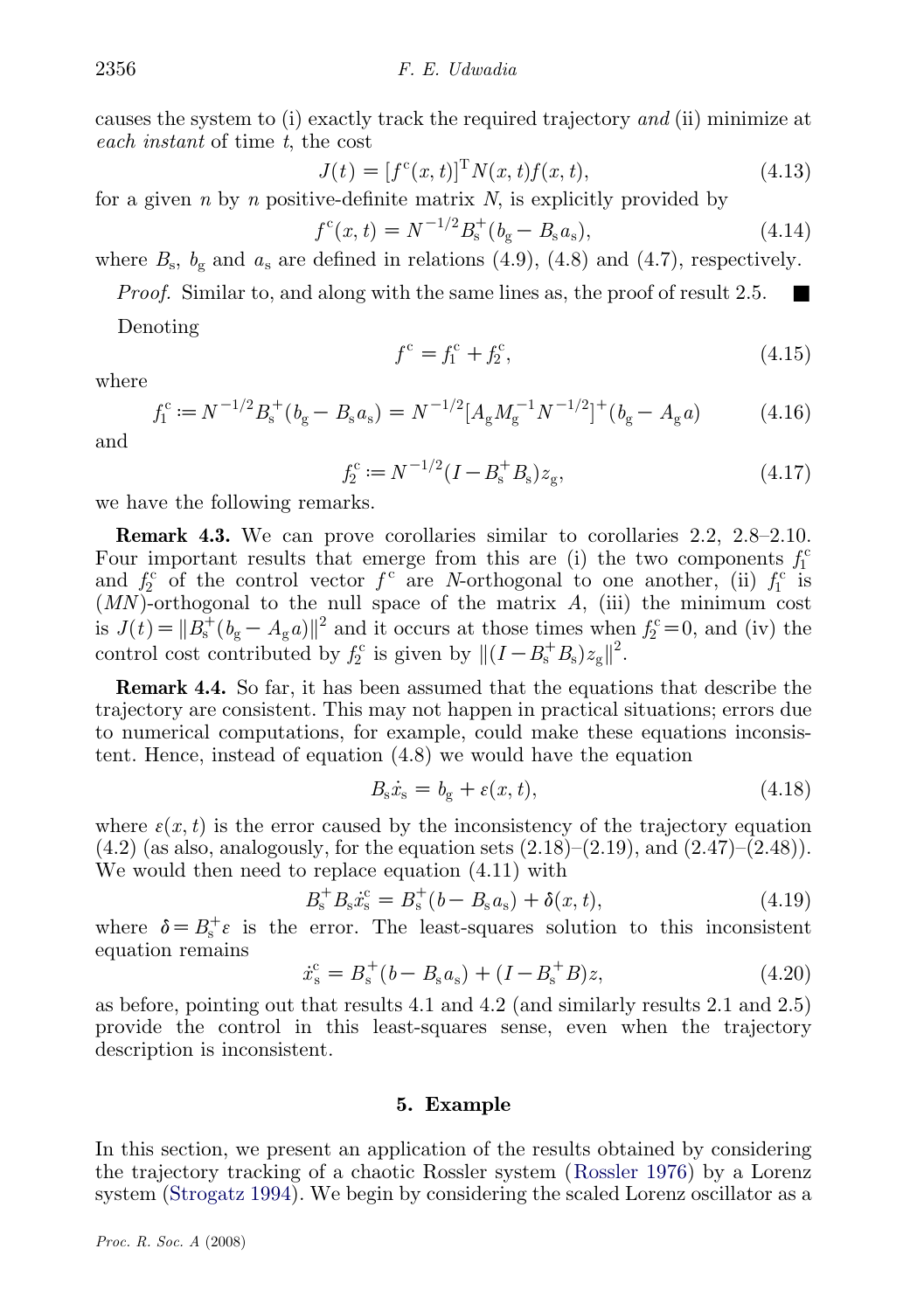system that we would like to control. Its description is given by the three firstorder differential equations,

$$
\dot{x} := \begin{bmatrix} \dot{x}_1 \\ \dot{x}_2 \\ \dot{x}_3 \end{bmatrix} = \delta \begin{bmatrix} \sigma(x_2 - x_1) \\ rx_1 - x_2 - x_1x_3 \\ x_1x_2 - bx_3 \end{bmatrix} = f(x), \quad x_1(0) = x_3(0) = 5, \quad x_2(0) = 10,
$$

where we take  $\sigma=10$ ,  $r=28$ ,  $b=8/3$  and  $\delta=10$ . This system exhibits chaotic motion for the chosen values of the parameters ([Strogatz 1994](#page-22-0)). We want the motion of the first two components,  $x_1(t)$  and  $x_2(t)$ , of this chaotic Lorenz system to track the first two components,  $y_1(t)$  and  $y_2(t)$ , respectively, of a very different chaotic system—a Rossler system—which is described by the equations ([Rossler 1976\)](#page-22-0),

$$
\dot{y} := \begin{bmatrix} \dot{y}_1 \\ \dot{y}_2 \\ \dot{y}_3 \end{bmatrix} = \begin{bmatrix} -(y_2 + y_3) \\ y_1 + ay_2 \\ d + y_3(y_1 - c) \end{bmatrix} = h(y), \quad y_1(0) = 3, \quad y_2(0) = 12, \quad y_3(0) = 6,
$$
\n(5.2)

with  $a=0.1, c=18$  and  $d=0.3$ . For these parameter values, the Rossler system is also known to be chaotic [\(Strogatz 1994\)](#page-22-0). Thus, the aim is to find the control inputs needed to be applied to one chaotic system (the Lorenz system here) so that it tracks two of the components of the motion of another different chaotic system (the Rossler system).

The control input  $3$ -vector  $f^c$  that needs to be applied to the Lorenz system is required to be found so that the cost  $J(t) = [f^c]^T N_L f^c$  is minimized at each instant of time. The weighting matrix  $N<sub>L</sub>$  is taken to be the diagonal matrix,  $N_{\rm L} = {\rm Diag}[x_3(t)^2 + 1, x_2(t)^2 + 1, x_1(t)^2 + 1]$ . This weighting matrix is guaranteed to be positive definite. A simple way to formulate this nonlinear trajectory tracking problem is to consider the augmented dynamical system,

$$
\begin{bmatrix} \dot{x} \\ \dot{y} \end{bmatrix} = \begin{bmatrix} f(x) \\ h(y) \end{bmatrix}.
$$
 (5.3)

Our task would be to find a control input 6-vector  $F^c = [(f^c)^T, (h^c)^T]^T$  which causes the system

$$
\begin{bmatrix} \dot{x} \\ \dot{y} \end{bmatrix} = \begin{bmatrix} f(x) \\ h(y) \end{bmatrix} + \begin{bmatrix} f^c(x, y) \\ h^c(x, y) \end{bmatrix}
$$
 (5.4)

to satisfy the following trajectory tracking requirements:

- (i)  $\phi_1(x, y) := x_1(t) y_1(t) = 0, \quad \phi_2(x, y) := x_2(t) y_2(t) = 0 \text{ and } (5.5)$
- (ii)  $\dot{y} = h(y)$ , implying thereby that the control force component  $h^c(x(t))$ ,  $y(t) \equiv 0.$  (5.6)

Differentiating  $\phi_1(x, y)$  and  $\phi_2(x, y)$  with respect to time we get the relations  $\dot{\phi}_1(x, y) := \dot{x}_1(t) - \dot{y}_1(t) = 0$  and  $\dot{\phi}_2(x, y) := \dot{x}_2(t) - \dot{y}_2(t) = 0$ . Since our theory requires that the given initial conditions satisfy the above-mentioned two

 $(5.1)$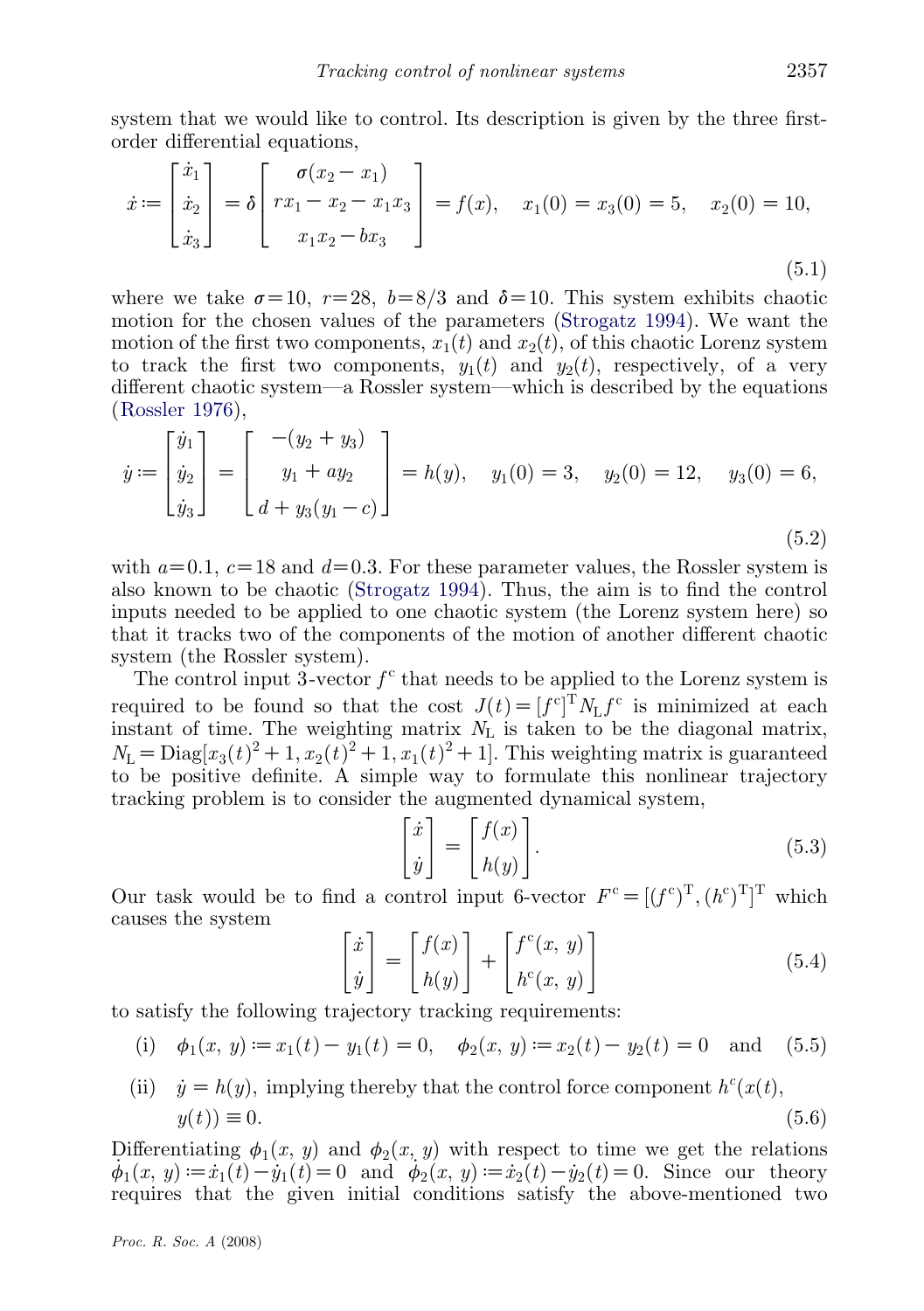

Figure 1. The dynamics of the first component of the Lorenz system  $x_1(t)$  and the Rossler system  $y_1(t)$  are shown by the solid line and the thick dashed line, respectively. Fifty seconds of response are shown.

trajectory requirements, and they do not, we shall modify the trajectory requirements to

$$
\dot{\phi}_1 = -\alpha \phi_1, \qquad \dot{\phi}_2 = -\alpha \phi_2, \tag{5.7}
$$

where  $\alpha > 0$  is chosen to be a suitable parameter. We note that asymptotic solutions of equation (5.7) as  $t\rightarrow\infty$  are  $\phi_i(t)=0$ ,  $i=1, 2$  as required by (5.5). The parameter  $\alpha$  in the numerical example is chosen to be 0.5. The trajectory description given by  $(5.7)$  and  $(5.6)$  then leads to (see equation  $(4.4)$ )

$$
A_{\rm g} = \begin{bmatrix} 1 & 0 & 0 & -1 & 0 & 0 \\ 0 & 1 & 0 & 0 & -1 & 0 \\ 0 & 0 & 0 & 1 & 0 & 0 \\ 0 & 0 & 0 & 0 & 1 & 0 \\ 0 & 0 & 0 & 0 & 0 & 1 \end{bmatrix} \text{ and } b_{\rm g} = \begin{bmatrix} -\alpha(x_1 - y_1) \\ -\alpha(x_2 - y_2) \\ h(y) \end{bmatrix}.
$$
 (5.8)

The weighting matrix N for the augmented six-dimensional dynamical system given in equation (5.4) will also need to be augmented so it is a diagonal 6 by 6 matrix. Owing to the trajectory requirement  $h^c(t) \equiv 0$ , we can choose its last three diagonal entries to be each equal to unity; the first three diagonal entries remain the same as those of the matrix  $N_L$ . The explicit control input that causes the trajectory described by (5.6) and (5.7) to be tracked is then given by equation (4.14) with  $B_s = A_g N^{-1/2}$ , since the 6 by 6 matrix  $M_g$  is an identity matrix.

All the computations are performed using MATLAB and the integration is carried out using a relative error tolerance of  $10^{-10}$  and an absolute error tolerance of  $10^{-13}$ . Figure 1 shows the dynamics of the first component of the two separate dynamical systems described by equations (5.1) and (5.2).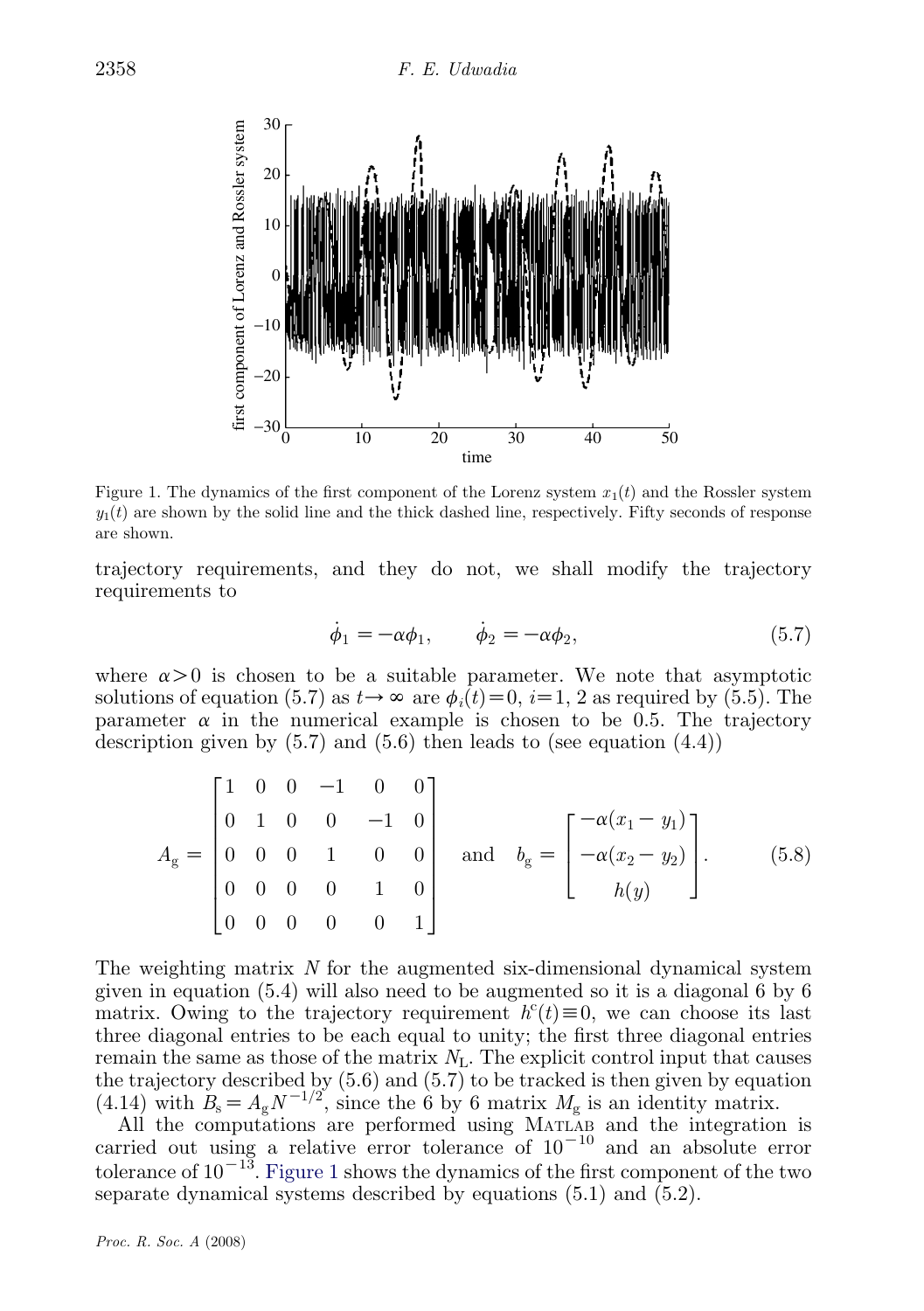

Figure 2. (a) The solid line shows  $e_1(t)$  over 50 s of integration. The dashed line shows  $e_2(t)$ . (b) Tracking errors  $e_1(t)$  and  $e_2(t)$  over the time interval [80–100] seconds using the same line conventions as in (a).



Figure 3. (a) Components of the control inputs acting on the Rossler system. Note that the vertical scale ranges from approximately  $-3 \times 10^{-11}$  to  $3 \times 10^{-11}$ , making  $h^c \approx 0$ . The first component of the control input is shown by a solid line, the second by a dashed line and the third by a thick solid line.  $(b)$  Components of the control inputs acting on the Lorenz system, using the same line notation.

On application of the optimal control input, the tracking errors  $e_1(t)$  $x_1(t) - y_1(t)$  and  $e_2(t) \coloneqq x_1(t) - y_1(t)$  are shown in figure 2. These errors, as time increases, go down to the same order of magnitude as the tolerance used in the numerical integration of the differential equations as shown in figure 2b.

Figure 3a shows the control inputs acting on the Rossler system. They are theoretically supposed to be zero, as required by the second trajectory requirement (5.6). They are seen to be very small, and of the same order of magnitude as the tolerances with which the integration is carried out. Figure 3b shows the control inputs required to be given to the Lorenz system so that it tracks the first two components of the Rossler system. The third component of the control input to the Lorenz system is seen to be zero, since we require only the first two components to be tracked. The optimal control cost  $J(t)$  is shown in [figure 4](#page-19-0).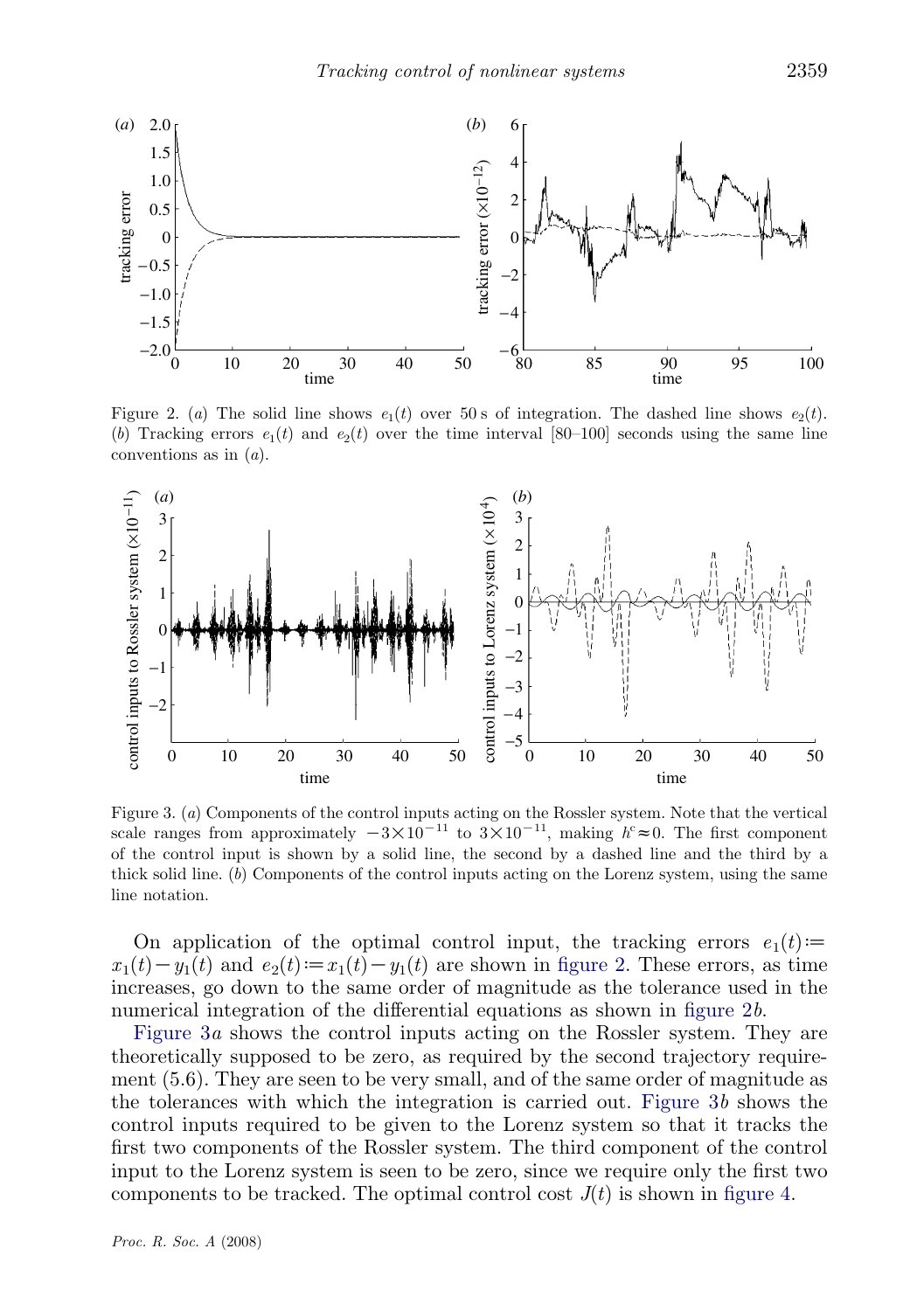<span id="page-19-0"></span>

Figure 4. The optimal control cost  $J(t) = [F^c]^T N(x) F^c$  as a function of time.



Figure 5. Projection of phase space trajectories over the time interval  $[0-100]$  seconds of the controlled Lorenz system (dashed line) on the  $(x_1, x_2)$  plane and those of the Rossler system (solid line) on the  $(y_1, y_2)$  plane.

The projection of the phase trajectory of the controlled Lorenz system on to the  $(x_1, x_2)$  plane (solid line) and the projection of the corresponding phase trajectory of the Rossler system on to the  $(y_1, y_2)$  plane (dashed line) are shown in figure 5. The figure shows the manner of convergence of these projected trajectories, which start with different initial conditions. Because the third component of the Rossler system is not tracked, the three-dimensional phase portrait looks very different for the controlled Lorenz system. The phase space portraits of these two systems are shown in [figure 6.](#page-20-0)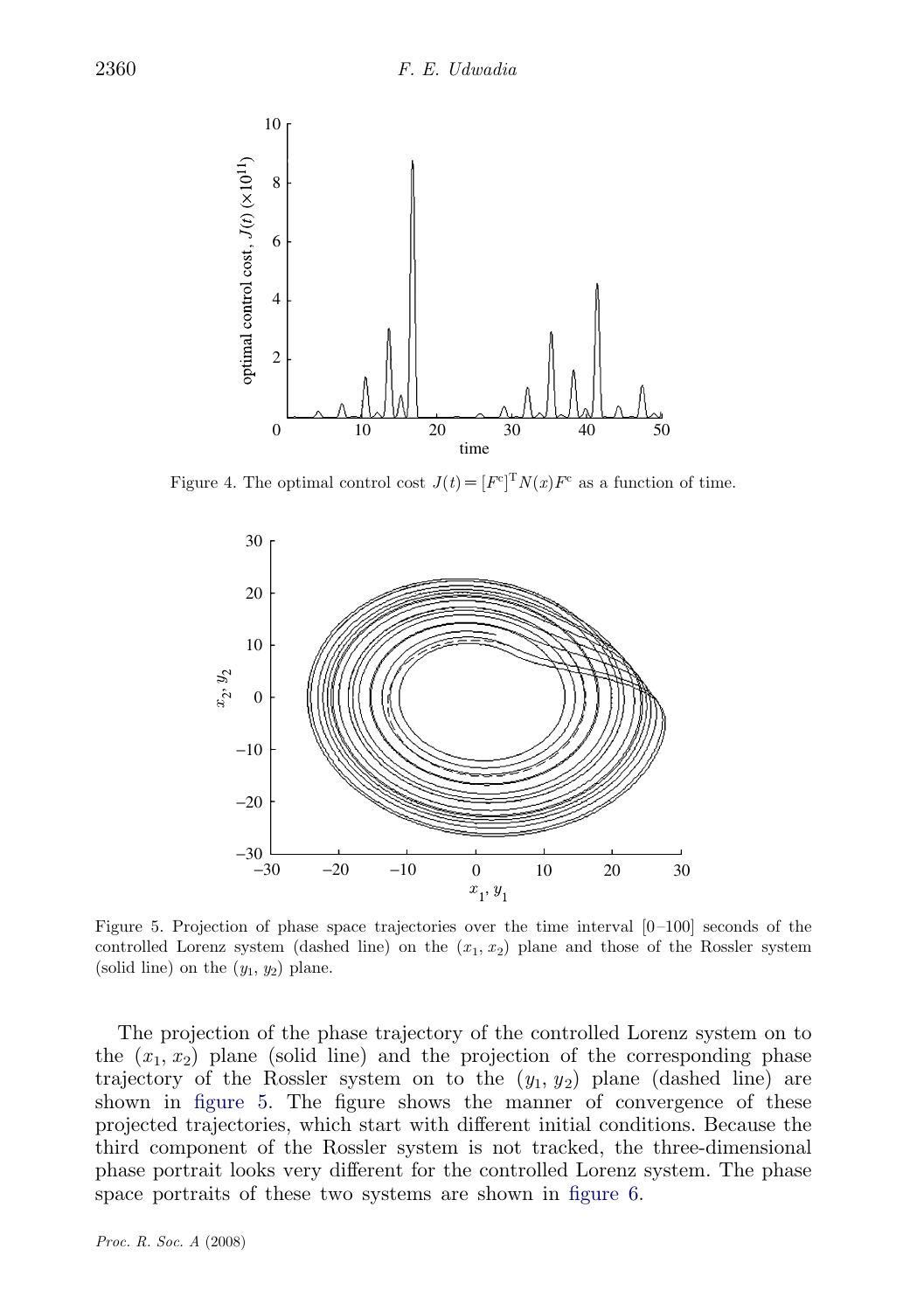<span id="page-20-0"></span>

Figure 6. The phase portraits of  $(a)$  the controlled Lorenz system and  $(b)$  the chaotic Rossler system over the time interval [0–100] seconds. The projections of these phase portraits on the horizontal plane are shown in [figure 5.](#page-19-0)

#### 6. Conclusions and remarks

The methodology for the tracking control of nonlinear systems proposed herein has been inspired by results in analytical dynamics. This paper begins by developing this methodology for systems described by second-order differential equations, as commonly found in the Lagrangian and Newtonian mechanics, as well as first-order differential equations, as found in the Hamiltonian and Poincaré formulations of mechanics. It then extends the methodology to full state control of general nonlinear dynamical systems. The main contributions of the paper are the following:

- (i) The development of an explicit closed-form expression that provides the entire set of continuous tracking controllers that can exactly track a given trajectory description, assuming that the system's initial conditions satisfy the description of the trajectory. We obtain explicit closed-form expressions for the controllers, which can be computed in real time.
- (ii) The development of a simple formula that explicitly gives the tracking control that minimizes the control cost  $J(t)$  at each instant of time. An explicit expression for the minimal cost is also obtained.
- (iii) For a general, first-order, nonlinear system  $M<sub>g</sub>(x,t)\dot{x}=f(x,t), x(0)=x_0$ , the entire set of controllers needed to satisfy the trajectory described by the consistent equations  $\phi_i(x, t)=0, i=1, ..., m$ , is explicitly given by

$$
f^c := f_1^c + f_2^c = N^{-1/2} B_s^+(b_g - B_s a_s) + N^{-1/2} (I - B_s^+ B_s) z_g, \tag{6.1}
$$

where  $z_g(x, t)$  is any LC function;  $N(x, t)$  is any positive-definite weighting matrix; and  $a_s$ ,  $b_g$  and  $B_s$  are as defined in equations (4.7)–(4.9).

(iv) For a given weighting matrix N, the total control input can be split into two parts: a part that solves the optimal control problem that minimizes  $J(t)$  while exactly tracking the trajectory, and a second additive part that is N-orthogonal to the first. While the addition of the second part to the optimal control effort allows the trajectory requirements to be still exactly satisfied, the norm of the control cost increases, in general, when it is added. The minimum cost  $J(t) = ||B_s^+(b_g - A_g a)||^2$ , and the corresponding controller that yields this minimum cost is  $f^c := f_1^c = N^{-1/2} B_s^+(b_g - B_s a_s)$ .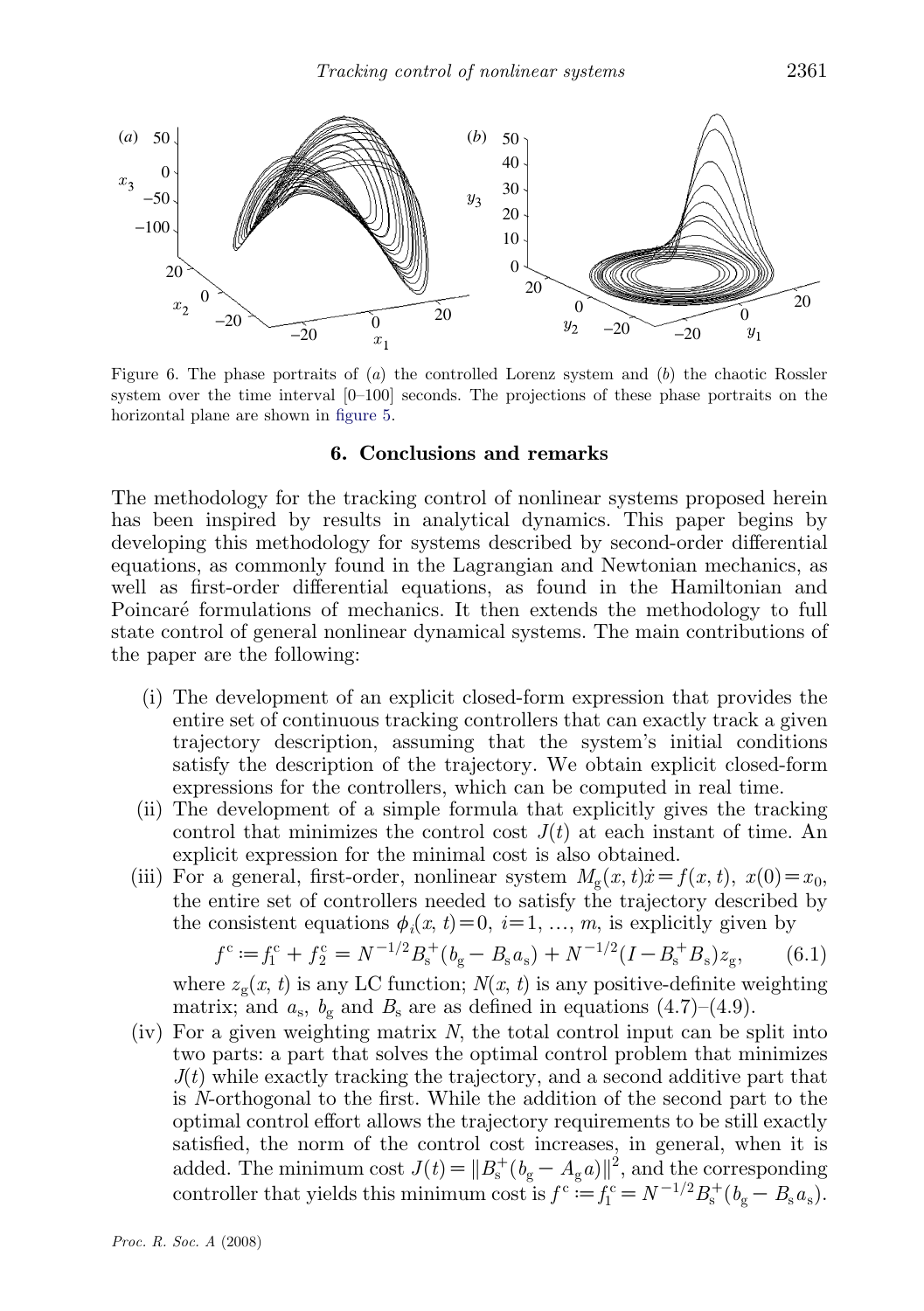<span id="page-21-0"></span>The addition of the second part  $f_2^c = N^{-1/2}(I - B_s^+ B_s)z_g$ , so that  $f^c :=$  $f_1^c + f_2^c$ , increases the cost beyond the optimal by  $\|(I - B_s^+ B_s)z_g\|^2$ . At each instant of time t, when  $z_{g}(x, t)$  belongs to the range space of  $B_{s}^{T}$ ,  $f_2^c(t) = 0$ , so that  $f^c(t) := f_1^c(t)$ , hence making the control at that instant of time optimal.

- (v) The close connection between nonlinear control and analytical mechanics is pointed out. Here we see that Nature seems to control a mechanical system so that it satisfies a given set of trajectory requirements—or alternatively stated, tracks a given trajectory—by using feedback control, much like a control engineer, except that instead of proportional, integral or derivative feedback control, which is commonly used by the control engineer, it uses acceleration feedback. While considerable work has been done on PID control, acceleration feedback seems to be far less studied by modern-day control engineers. Following Nature's cue, the results developed in this paper point perhaps towards the need for more work in the area of acceleration feedback in mechanical systems. Furthermore, Nature seems to minimize the control cost  $J(t) = [Q^c]^T N Q^c$  at each instant of time, and it appears to use  $M^{-1}(q, t)$  for the weighting matrix N. Nature's choice of this weighting matrix can be understood when thought of in terms of a multibody mechanical system that is required to satisfy a given trajectory description (a set of constraints), and so track a given trajectory. Since it takes a larger control effort to move a body belonging to the multi-body system that has a larger inertia, Nature, in its effort to make the entire system satisfy the given trajectory description, appears to prefer applying control forces to bodies with the smaller inertias. Again, following Nature's cue, the use of  $M^{-1}(q,t)$  as a weighting matrix for defining the control cost may be useful in many other dynamical systems, especially mechanical ones.
- (vi) While we have demonstrated the methodology by illustrating its use in determining the control required to be applied to a chaotic Lorenz system so that it tracks some components of the motion of another chaotic Rossler system, the general methodology can be used for more complex nonlinear mechanical systems dealing with, for example, orbital mechanics ([Lam 2006](#page-22-0)).
- (vii) Finally, we note that the methodology presented herein does not include any magnitude constraints on the control, and work on this topic is currently being pursued. Furthermore, the results provided herein deal with full state control and further developments along the lines pursued herein to underactuated robotic systems would be useful. The effects of model errors and disturbance control also need to be investigated.

## References

- Boccaletti, S., Kurths, J., Osipov, G., Valladares, D. & Zhou, C. 2002 The synchronization of chaotic oscillators. Phys. Rep. 366, 1–101. ([doi:10.1016/S0370-1573\(02\)00137-0\)](http://dx.doi.org/doi:10.1016/S0370-1573(02)00137-0)
- Brockett, R. W. 1977 Control theory and analytical mechanics. In Geometric control theory (eds C. Martin & R. Herman), pp. 1–66. Brookline, MA: Math. Sci. Press.
- Brogliato, B., Lozano, R. & Maschke, B. 2007 Dissipative systems analysis and control. Berlin, Germany: Springer.